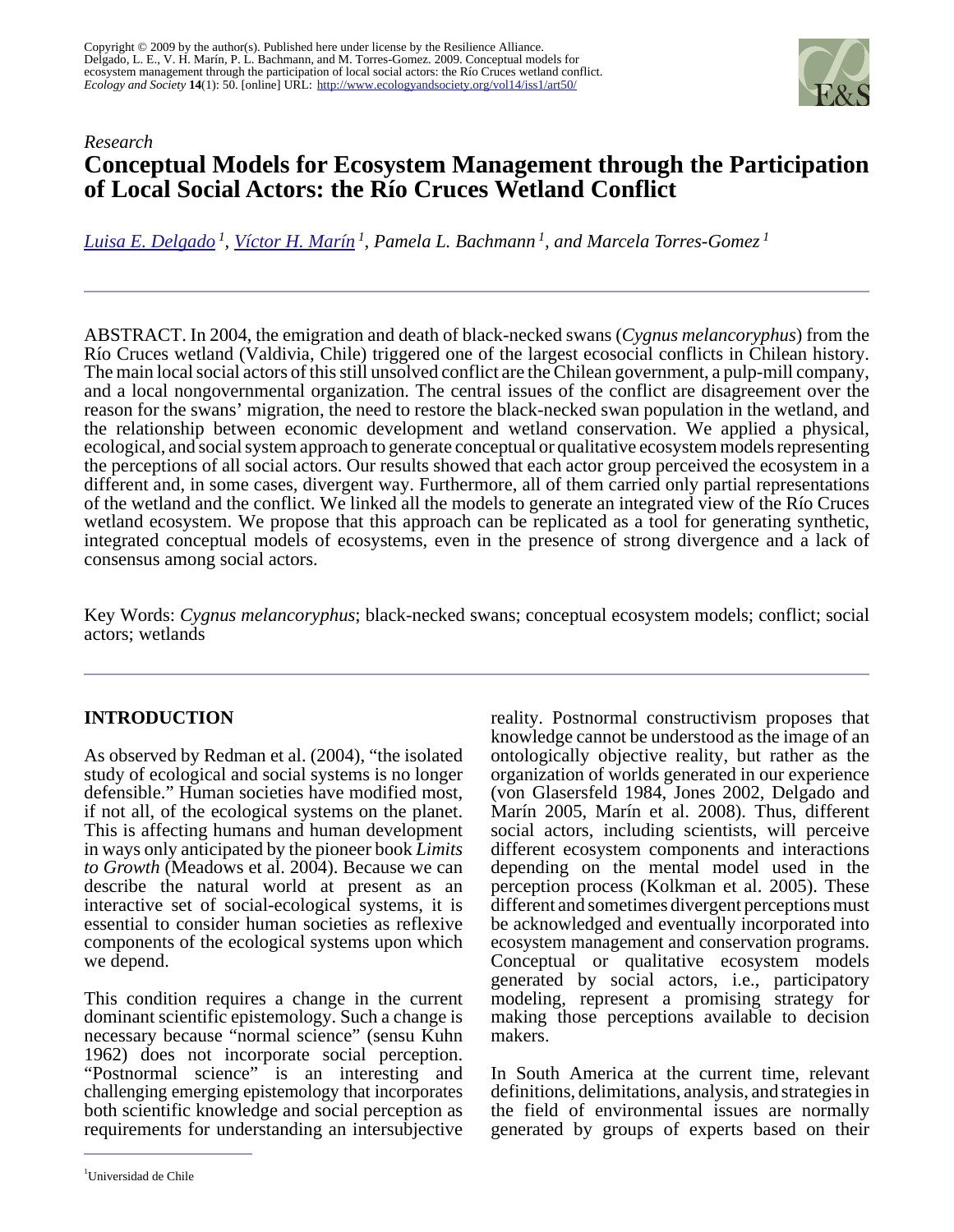investigations, publications in scientific journals, and previous work on the topic. The social context in which ecological problems are analyzed is seldom considered, let alone the way in which such problems are perceived by local actors. However, despite this technocratic dominance, important changes are taking place in the way ecological problems and integrated management are perceived and analyzed. This has been facilitated by the development of holistic, transdisciplinary, and participatory visions of science (Berkes and Folke 2000, Costanza and Jorgensen 2002, Kangas and Store 2003, Marín and Delgado 2007, Marín et al. 2008).

The conceptualization and methodology behind the physical–ecological–social system (PHES system) approach is one strategy that we have developed and applied as a tool that enables scientists and other social actors to communicate with one another on the subject of integrated management. It relies heavily on participatory modeling.

Below we describe the PHES system methodology and its application to one of the most controversial environmental conflicts in Chilean history. This conflict was initiated by the sudden emigration and death of black-necked swans *(Cygnus melancoryphus)* from the Río Cruces wetland in 2004.

# **SITUATIONAL ANALYSIS**

### **Origin and ecology of the Río Cruces wetland**

The Río Cruces wetland, located in Valdivia, Chile (Fig. 1), had its origins in May 1960 in one of the world's strongest recorded earthquakes, which measured 9.6 on the Richter scale. This earthquake caused the subsidence and consequent flooding of the agricultural lands surrounding the Cruces River and generated a 4877-ha wetland (Muñoz-Pedreros 2003). The wetland is located in an agriculturally dominated watershed in which forestry has become one of the main economic activities. Its landscape is characterized by the location of agriculture and cities on low-slope areas around rivers and wetlands. Native and exotic forests are located in higher-slope terrains. The watershed is a highly modified zone that is affected by several industrial outfalls (Guarda 2001, Contreras 2006, Otero 2006).

The wetland became a Ramsar Convention [\(http://](http://www.ramsar.org/) [www.ramsar.org/\)](http://www.ramsar.org/) site in 1981, with the goal of contributing to the protection and conservation of bird species that are endangered, e.g., *Coscoroba coscoroba* and *Plegadis chihi,* or vulnerable, e.g., *Pandion haliaetus, Ardea cocoi,* and *Cygnus melancoryphus*. The wetland also became a nature sanctuary under Chilean law on 3 June 1981 based on its high bird density and diversity (Schlatter 1998). The black-necked swan is the wetland's most emblematic bird, emerging as a social symbol of the wetland that represents quality of life. The blacknecked swan has shown sudden changes in abundance since the first available records in the 1980s. However, its population was generally stable  $(5180 \pm 1200)$  for 7 yr, from 1998 through mid-2004 (Fig. 2). The swan's diet used to consist primarily of an invasive macrophyte, *Egeria densa,* which formerly covered nearly 60% of the floodplains of the wetland with a total biomass of 3000 metric tonnes (Ramirez et al. 2006, Boettcher 2007).

### **A sudden regime shift: the events of 2004**

In February 2004, a pulp mill began operations, discharging its industrial effluents into the Cruces River some 25 km upstream from the wetland. The building of the pulp mill was authorized by the Chilean government in 1998 after the approval of an environmental impact assessment study and in the face of considerable public debate (Government of Chile 1998). On the one hand, there was strong support for building the mill, because it would provide substantial employment in the area. On the other, citizens expressed their concern about the lack of integrated watershed management plans and the potential effects of large-scale forestry.

In May 2004, the macrophyte *Egeria densa* suddenly disappeared from the floodplain (Ramirez et al. 2006, Lopetegui et al. 2007, Marín and Delgado 2008*b,* Marín et al. 2009). Water that had been transparent in the presence of the macrophyte became turbid. Subsequently, the black-necked swan migrated from the wetland to other locations either outside of the watershed or within the same area but outside the Río Cruces wetland (Jaramillo 2005, Marín and Delgado 2007). The black-necked swan reached its lowest population abundance in February 2005, with only 289 individuals in the wetland (Fig. 2). Although several hypotheses were proposed and several studies were conducted (e.g.,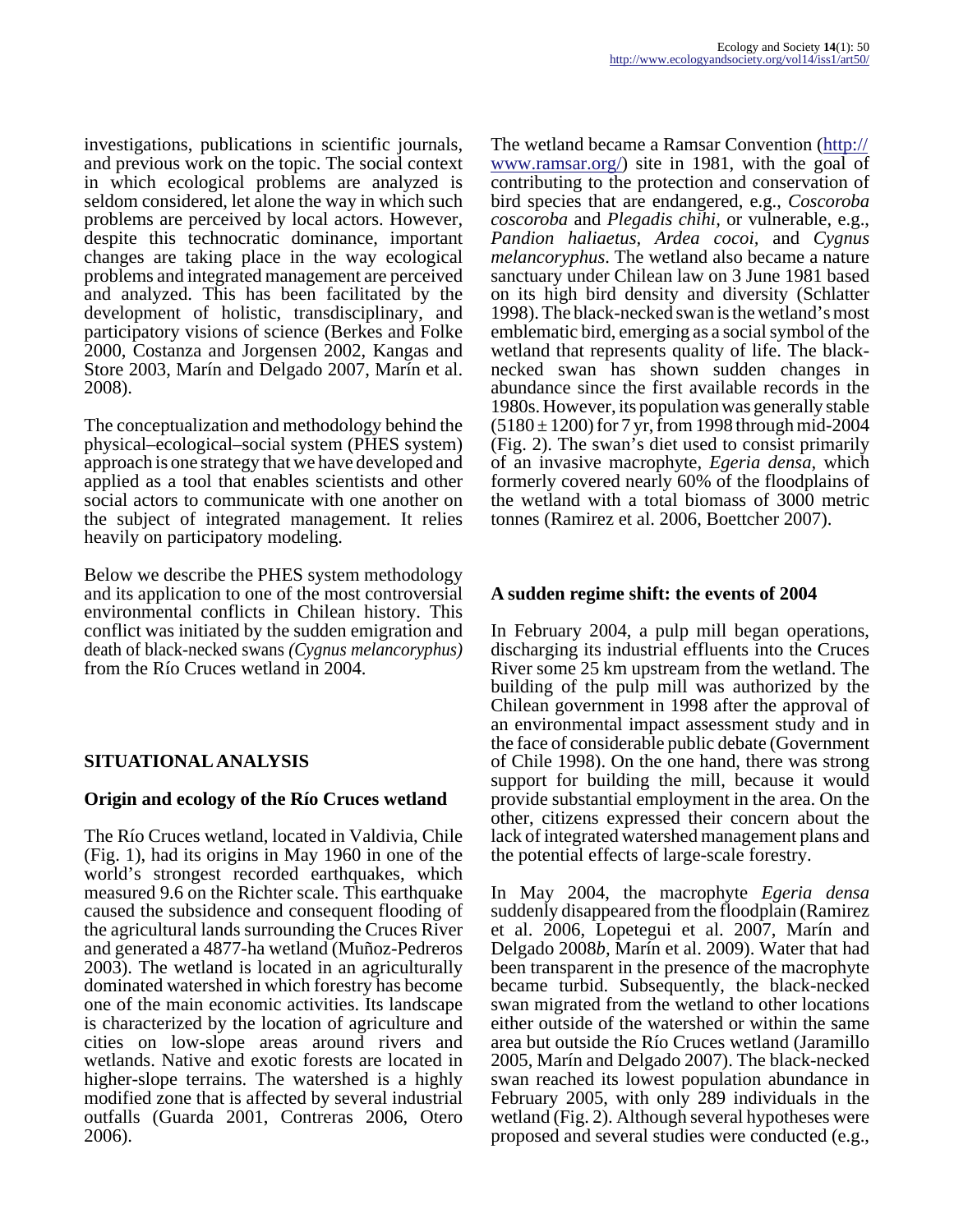



Ramirez et al. 2006, Lopetegui et al. 2007, Marín and Delgado 2008*b,* Palma et al. 2008), a study contracted by the Chilean National Environmental Commission (CONAMA 2005) to a local university resulted in a report (Jaramillo 2005) proposing that these changes were the result of the pulp mill's operations. These results were quickly accepted by both the local residents and the government.

An opinion-perception population survey conducted in March 2008 in the communities surrounding the wetland (LME 2008) showed that 93% of individuals perceived that the wetland had suffered

clearly visible, significant changes, e.g., turbid water flows. The main identified losses were noted as being related to changes in flora and fauna (83%) and quality of life (45%). The survey further showed that the local population perceived changes in several ecosystem services, including tourism (67%), fishing (41%), water consumption for animals (33%), and recreation (26%).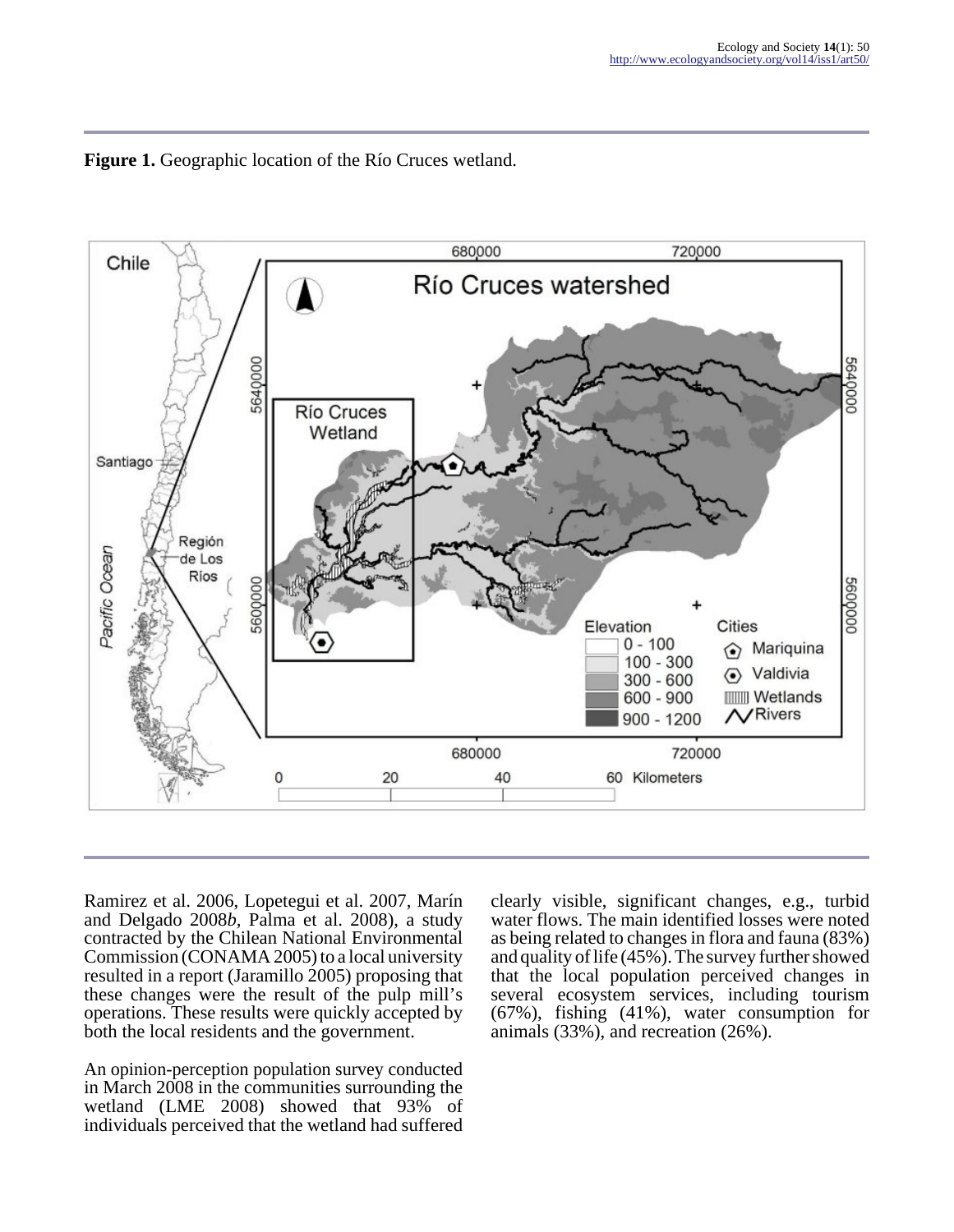

**Figure 2.** Time variability of black-necked swans (*Cygnus melancoryphus*) in the Río Cruces wetland. Source: [http://www.conaf.cl.](http://www.conaf.cl)

#### **The environmental conflict**

A conflict is a state of discord caused by the actual or perceived opposition of needs, values, and interests. An environmental conflict involving elements of nature and society may occur when a sudden ecological change, e.g., a shift from a clear water to a turbid water regime, generates divergent perceptions about the cause, which social actors such as industry, governments, and local actors may<br>attribute to different factors, e.g., natural attribute to different factors, e.g., phenomena, industrial discharges, c discharges, or poor watershed management. In the case of the Río Cruces regime shift in 2004, the basis of the conflict was the migration of black-necked swans from the

wetland, or their death, which resulted from the disappearance of the macrophyte *Egeria densa.* The main social actors involved in this conflict, up to the time this article was being written, were the Chilean government (CONAMA), the pulp-mill company (CELCO), and a local NGO called Acción por los Cisnes (<http://www.accionporloscisnes.org> ). The Chilean government and the local NGO blamed the pulp-mill company for the changes in the wetland (based on the Jaramillo 2005 study). The industry countered that the changes were not related to the discharge of their industrial effluents (based on, for example, Ramirez et al. 2006, Marín and Delgado 2008*b,* Palma et al. 2008).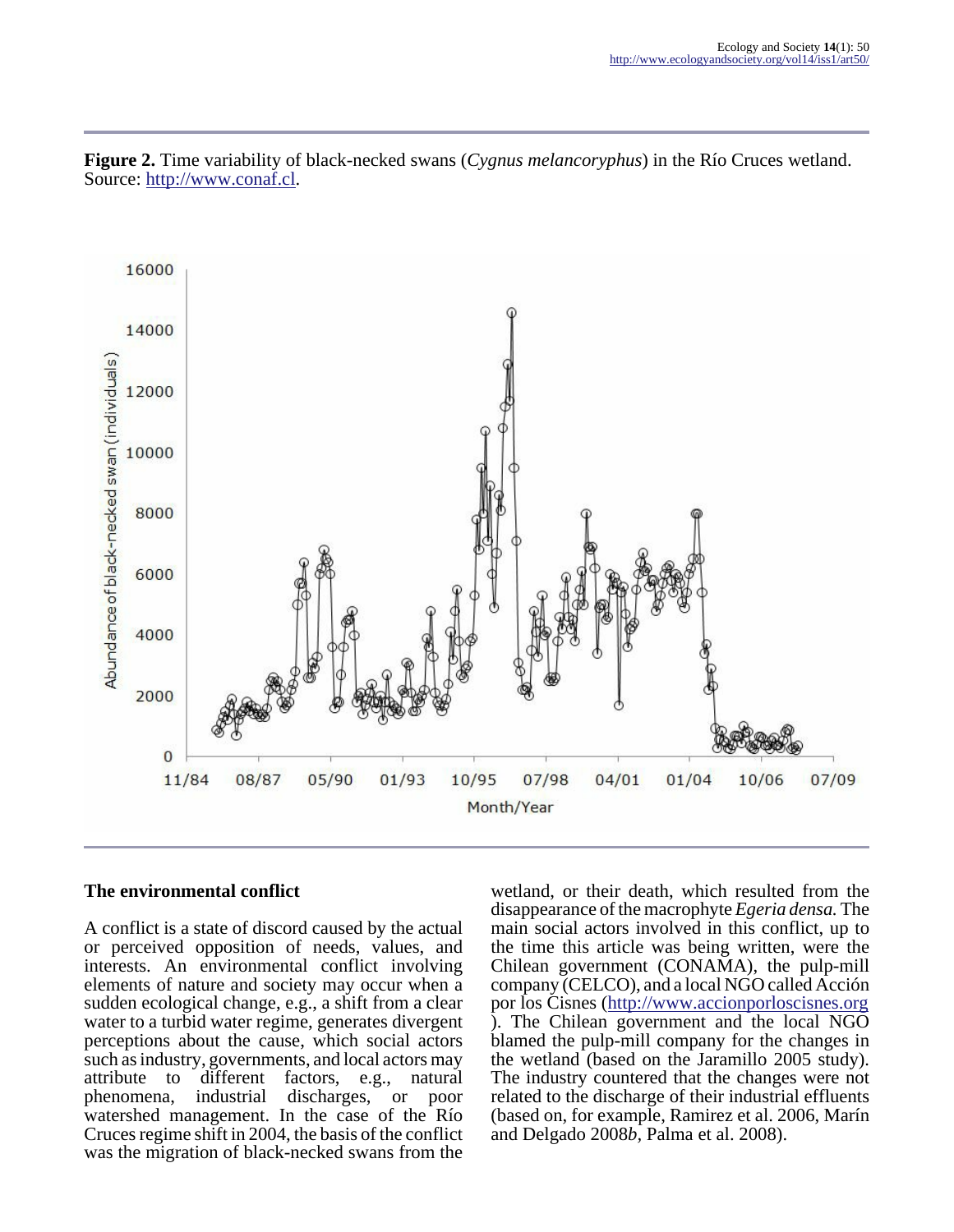The conflict remains unresolved even though the Chilean government has initiated several actions, including a lawsuit [\(http://www.lanacion.cl/prontus](http://www.lanacion.cl/prontus_noticias/site/artic/20050428/pags/20050428210633.html) \_noticias/site/artic/20050428/pags/20050428210633. [html](http://www.lanacion.cl/prontus_noticias/site/artic/20050428/pags/20050428210633.html)) filed on 25 April 2005, a Río Cruces wetland integrated management plan ([http://www.conama.cl/](http://www.conama.cl/portal/1301/article-36365.html) [portal/1301/article-36365.html\)](http://www.conama.cl/portal/1301/article-36365.html), and the inclusion of the wetland in the Montreaux Record of Ramsar sites. Outstanding issues include: (1) the explanation for the swans' decline, e.g., whether it was a natural event or one related to industrial activity; (2) the need to restore the black-necked swan to its original population density through ecosystem management, although it is questioned whether or not this can actually be done, and whether or not the Chilean government should dedicate the necessary resources to it; and (3) whether industrial development should occur in areas considered to be nature sanctuaries. This conflict can be explained, from the point of view of postnormal epistemology (Funtowicz and Ravetz 2000, Marín and Delgado 2008*b,* Marín et al. 2008), on the grounds that the stakes are so high that solutions based on compromise are almost impossible. It is within this complex conflict that we have applied the PHES system methodology. The main goal was to generate a conceptual model that would synthesize the relationships among the ecological, social, and economic components that structure the ecosystem. We decided to use this approach because of the degree of conflict, which prevented joint, consensus-seeking meetings, and the low level of knowledge among the actors about their perspectives. We proposed that the presentation of conceptual models generated by the different social actors could be used as a basis for further communication and could aid in the implementation of the integrated management plan for the Río Cruces wetland ecosystem.

# **METHODOLOGY**

#### **A comparison of participatory modeling approaches**

There are several methods available to facilitate the participation of social actors in decision making. Most of them support the debate of ideas about a given project or management program, with the goal of reaching consensus about future management options. The most frequently used methods are focus groups, citizens' juries and consensus conferences, participatory planning, scenario

workshops, and participatory modeling (Hare et al. 2003, Kallis et al. 2006). According to Hare et al. (2003), social actors participating in ecosystem management generally aim to:

- empower the participants,
- improve democracy in decision making,
- increase the legitimacy of management decisions,
- increase project effectiveness,
- improve management in response to high degrees of uncertainty and risk, and
- include local knowledge in decision making.

 One of the main criticisms of the methodologies that do not include participatory modeling is that they do not contribute to social learning. Although they make it possible to gather a wide spectrum of social knowledge and opinions, the basic dynamics are bottom up. Social actors provide only basic information for decision makers. The building of models is left to experts alone (Hare et al. 2003).

Participatory modeling, on the other hand, encourages social learning about the ecological system using systems diagrams as the main tool. The primary strengths of these diagrams are that they:

- facilitate an understanding of the dynamics and complexity of social-ecological systems,
- allow a graphical visualization of the potential effects of human actions within a system,
- encourage reflection on the role of humans within social-ecological systems, and
- facilitate the identification of the use of ecosystem services by social actors and highlight differences in values.

 The two most common methods of participatory modeling are group model building (Vennix 1999, Stave 2002, Videira et al. 2003, 2005) and mediated modeling (van den Belt 2004, Kallis et al. 2006). These methods, based on systems dynamics and ecological economics, have contributed to the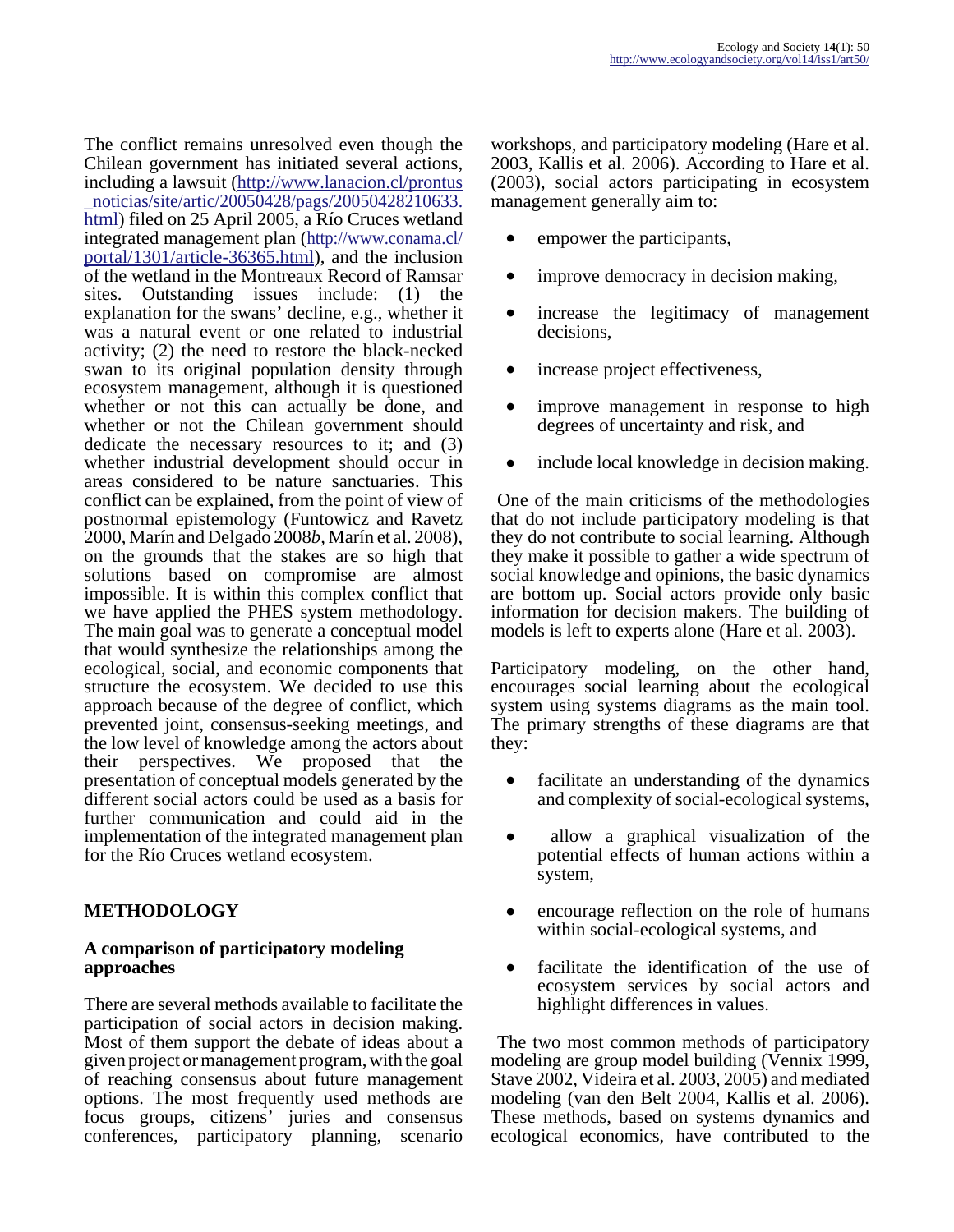management of complex environmental problems through the collaboration and search for consensus among social actors.

#### **The physical–ecological–social system approach**

The main difference between the PHES system approach and other participatory modeling methodologies is that consensus among social actors is not required. A detailed comparison of the different participatory modeling approaches is shown in Table 1. Because of the advantage of not requiring consensus, we proposed that a socialecological analysis of the Río Cruces wetland conflict, particularly as it relates to integrated management of the wetland, should be carried out on the basis of the PHES system concept (Delgado and Marín 2005, Delgado et al. 2008, Marín et al. 2008, Marín and Delgado 2008*a*). The concept is based on a postnormal constructivist epistemology and on system dynamics and complex concepts inherent in social systems concepts.

A PHES system is an observer-dependent, spatially explicit, conceptual model of an ecological system whose components and boundaries depend on the questions being addressed, the observers who formulate them, and the social context in which they were proposed. A PHES system is, therefore, a socially dependent model of the society-nature relationships that arise as part of an integrated approach to the management of a given region of our planet. Most methodological details of the PHES system approach have been discussed in Marín et al. (2008).

The concept incorporates two new characteristics in relation to previous ecological system concepts. First, human societies are explicitly incorporated as reflexive system components, an issue widely discussed by Berkes and Folke (2000). Second, the bioecological components considered, e.g., other species in the defined area, are only those necessary for dealing with the proposed question. This does not mean considering species that are only of interest to humans; there is extensive literature showing that indirect interactions are critical to ecosystem functioning. What it does mean is that it is not necessary to incorporate "all organisms" (sensu Likens 1992) as a requirement for ecosystem management. This concept is explained schematically in Fig. 3.

A PHES system is defined through a series of meetings during which the social actors in a given ecological system share their visions and the effect of those visions on the eco-social structure of the system. To be effective, this participatory process should improve the mutual understanding of all the actors' perspectives. If the process were left to academics, we would run the risk of emerging with a single model that would tend to carry the perceptions of the dominant scientist (sensu Bordieu 2003).

The generation of PHES systems for a given ecological system and, in the extreme case, for every social actor group will produce one of two results. Either all models will easily converge, generating agreement among all actors, or models will be divergent or reveal partial perceptions showing the "perspective effect" (Waltner-Toews et al. 2003, Delgado et al. 2008). In the latter case, the group of scientists is left with the job of attempting to link all these models; alternatively, they may decide that the stakes are so high that visions cannot be merged, in which case all of them have to be described, synthesized, and passed on to decision makers. This latter scenario will be described in the work that follows.

Although there are several ways to generate conceptual or qualitative ecosystem models, we have proposed methods that should maximize the likelihood of obtaining the different visions available from social actors. The method we have applied corresponds to a two-step sequence. The first step is a brainstorming session, followed by participatory modeling using commercially available languages for programming graphical simulations. This method is based on the idea that a brainstorming session generates an environment in which people can express their points of view in an open manner (Marín et al. 2008). It uses icons as the most accessible form of symbolic understanding (Hannon and Ruth 1997, Vennix 1999, Hare et al. 2003).

The participatory modeling that follows the brainstorming is generated by means of graphical systems simulation programming languages such as STELLA Research, Vensim PLE, or Powersim Studio 7. In our case, we decided, as have other authors, e.g., Costanza and Ruth (1998) and van den Belt (2004), to use STELLA Research. The STELLA Research 9.1 graphical simulation system (isee systems, Lebanon, New Hampshire, USA) has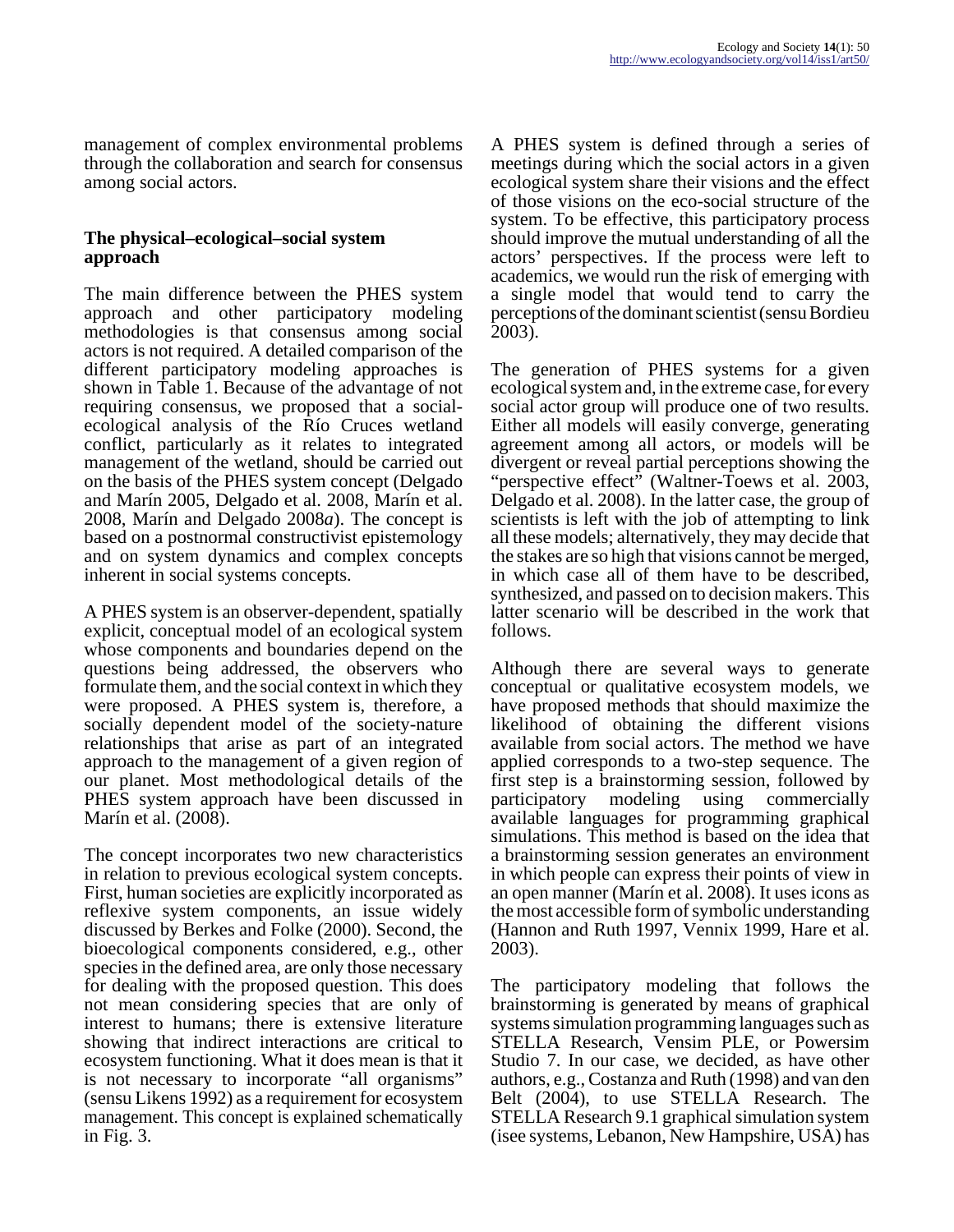#### **Table 1.** Comparison of participatory modeling approaches. PHES stands for "physical–ecological–social," and STELLA is the STELLA Research programming language.

| Modeling approach                   | Group model building                                                                                                                  | Mediated modeling                                                                                                                                                 | Conceptual PHES system<br>modeling                                                                                                                                                           |
|-------------------------------------|---------------------------------------------------------------------------------------------------------------------------------------|-------------------------------------------------------------------------------------------------------------------------------------------------------------------|----------------------------------------------------------------------------------------------------------------------------------------------------------------------------------------------|
| References                          | Vennix (1999)<br>Stave (2002)<br>Videira et al. (2003)                                                                                | van den Belt (2004)<br>Kallis et al. (2006)                                                                                                                       | Marín et al. (2008)                                                                                                                                                                          |
| Objective /modeling focus           | To provide a neutral<br>conceptual framework for<br>discussion and a platform for<br>consensus                                        | Interactive construction of<br>models to understand the<br>system dynamics, with the<br>goal of obtaining a model<br>derived from consensus<br>among participants | Participatory generation of<br>qualitative ecosystem models<br>to discuss ecosystem<br>management, based on a<br>postnormal-constructivist<br>approach in which consensus<br>is not required |
| Social actors                       | Regional organizations, local<br>associations, local managers,<br>research institutions                                               | Members of public and<br>private organizations,<br>citizens                                                                                                       | Social actors' groups<br>previously identified and<br>classified (DFID 2002,<br>Bryson 2004)                                                                                                 |
| Total number of participants        | size)                                                                                                                                 | 40 people (average workshop Small $(5-12)$ or big $(50-100)$ )<br>groups                                                                                          | $12-15$ people/modeling<br>session, 1 session/group                                                                                                                                          |
| Composition of the modeling<br>team | One facilitator, one modeler,<br>three process coaches/<br>recorders, one gatekeeper                                                  | One mediated modeler                                                                                                                                              | One brainstorming<br>coordinator, two or three<br>facilitators to guide the<br>modeling session                                                                                              |
| Modeling tools                      | Qualitative causal diagrams<br>and quantitative dynamic<br>models                                                                     | STELLA-based quantitative<br>modeling                                                                                                                             | STELLA-based qualitative<br>modeling                                                                                                                                                         |
| Session's design                    | Large group meetings and<br>small group modeling<br>meetings; the modeling team<br>develops the technical work<br>before the sessions | It is based on three sessions:<br>qualitative model building,<br>quantitative model building,<br>and simulations.                                                 | One session divided into two<br>steps: brainstorming and<br>qualitative model building                                                                                                       |
| Session duration                    | Seven sessions with a total of At least 3 days<br>nearly 50 h                                                                         |                                                                                                                                                                   | 3-4 h with a 30-min break<br>between steps                                                                                                                                                   |
| Model sectors                       | Sectors not defined as a<br>priority                                                                                                  | Sectors not defined as a<br>priority                                                                                                                              | PHES system sectors<br>(physical, ecological, social)                                                                                                                                        |
| Advantages                          | Large number of<br>participants; generation of a<br>consensus model                                                                   | Large number of<br>participants: generation of a<br>consensus model                                                                                               | Generation of conceptual<br>models in one session per<br>group; consensus not required                                                                                                       |
| Disadvantages                       | Workshop duration;<br>consensus is required                                                                                           | The overwhelming role of<br>the mediated modeler;<br>consensus is required                                                                                        | The low number of<br>participants in each session                                                                                                                                            |
| Evaluation/validation               | Semi-structured interviews<br>before and after the<br>workshop                                                                        | Semi-structured interviews<br>before and after the<br>workshop                                                                                                    | Done by the actors at the end<br>of the modeling session or by<br>correspondence afterward                                                                                                   |
| Final product                       | Model, reports, database                                                                                                              | Unique numerical model                                                                                                                                            | One or more PHES system<br>models                                                                                                                                                            |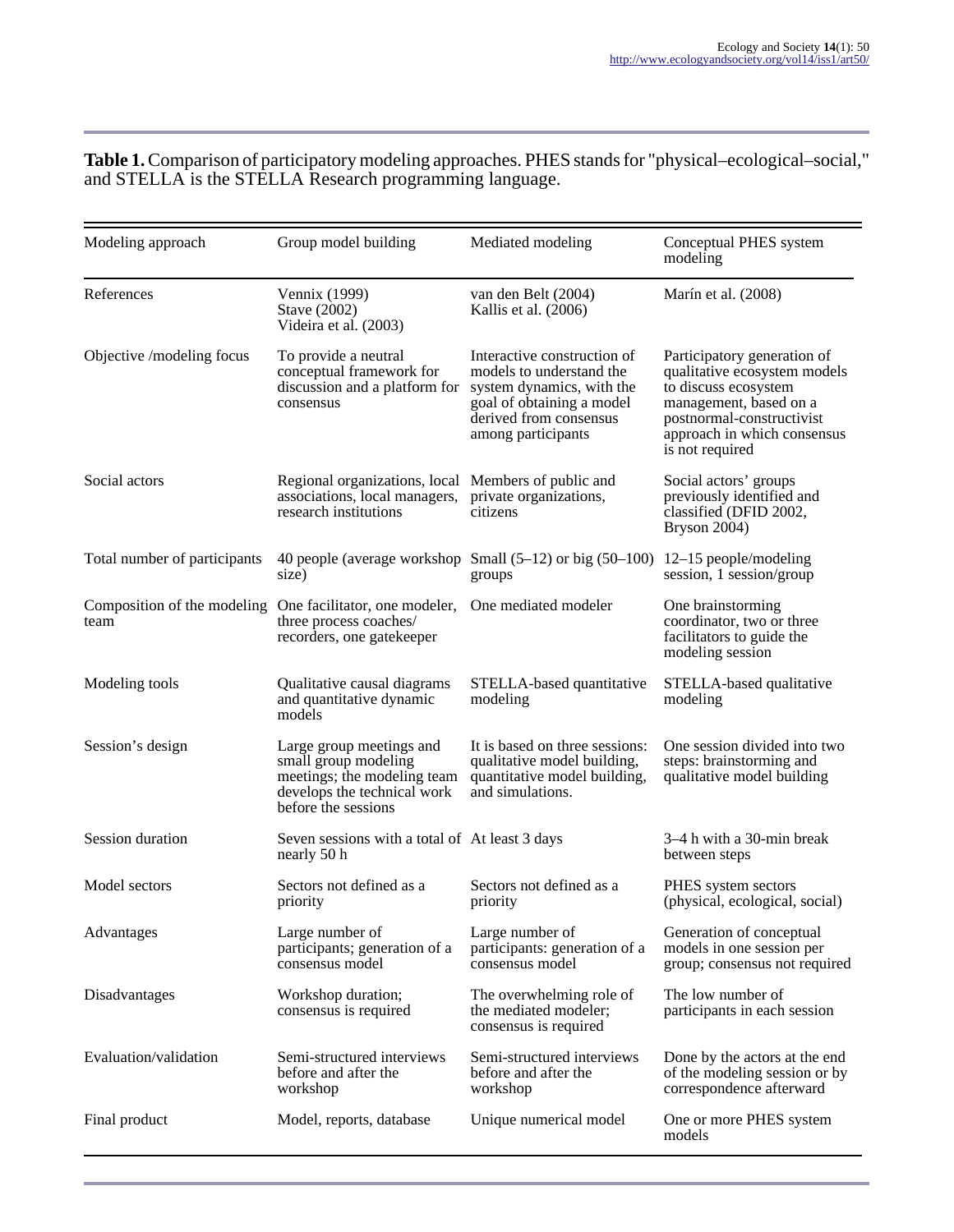**Figure 3.** Relationships between the "contemporaneous ecosystem concept" (Likens 1992), human societies, and the physical structure of the system within the physical–ecological–social (PHES) system. All information was filtered by the observers in relation to the questions being asked and the proposed methods of and approaches to dealing with them.



four tabbed pages: Interface, Map, Model, and Equation. Although some authors advocate the use of causal diagrams (e.g., Stave 2002), we preferred STELLA's system dynamic representation of the stock-flow structure, given its common use in ecological modeling. A strength of STELLA is the ease with which processes or flows, e.g., information, water flows, trophic dynamics, state variables, and converters, can be visually identified. Furthermore, qualitative stock-flow models have

been successfully translated into quantitative models (e.g., Videira et al. 2003) and as decision support systems (van den Belt 2004). When it starts running, STELLA opens onto the Map layer. This is where participants lay out their thinking and perceptions about the social-ecological system, i.e., the conceptual, qualitative, ecosystem model or PHES system, in the form of a map, using four building blocks (see Appendix 1 for details).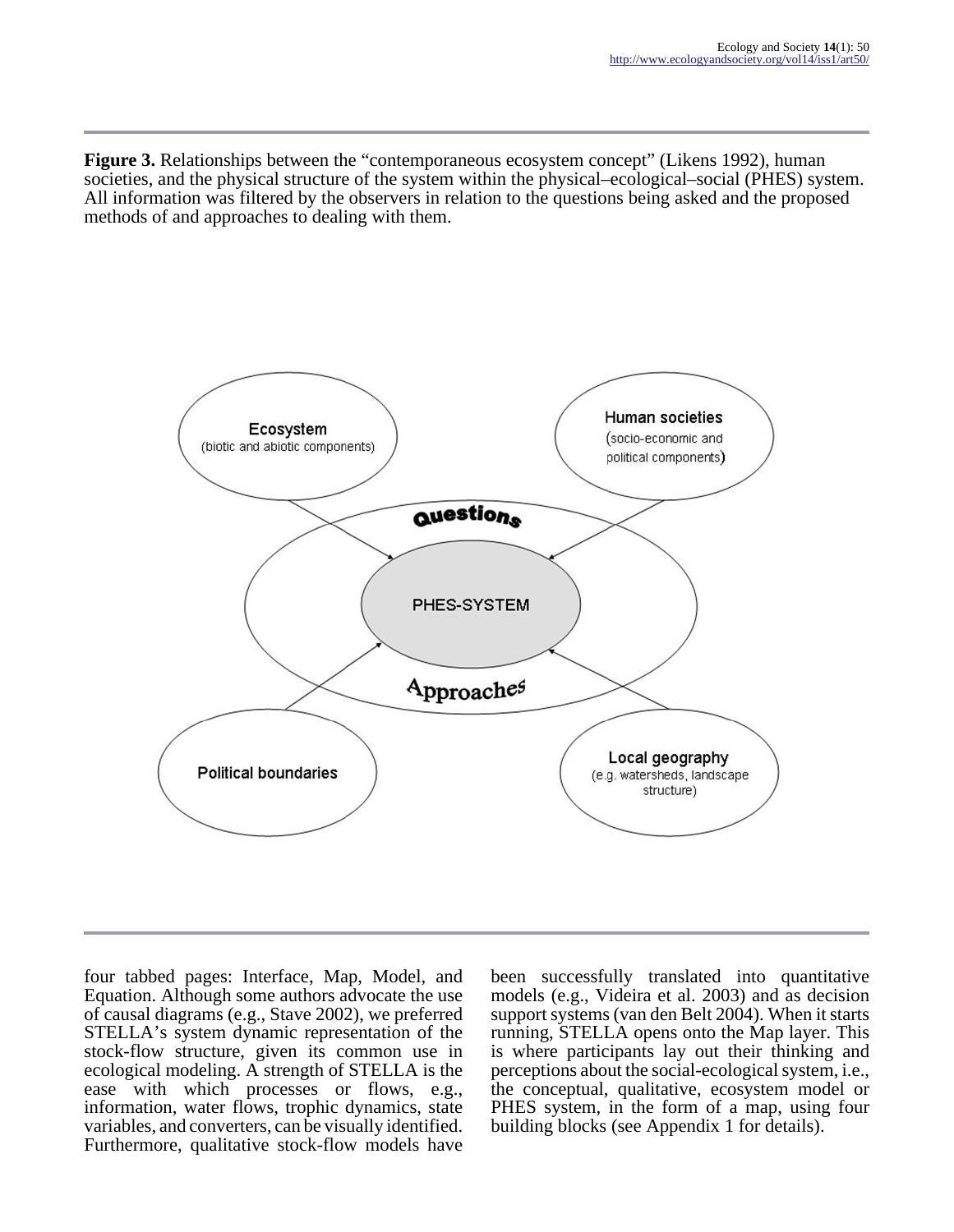Each modeling session has one brainstorming coordinator and two or three facilitators, normally one for every five or six participants, who have a working knowledge of modeling. The coordinator's role is to ensure that the information gathered during the first part of the session is used for model building. The steps in the PHES system approach are presented in a flow diagram in Fig. 4. The PHES system methodology was originally proposed (Delgado and Marín 2005), tested, and used (Marín et al. 2008) in situations in which different social actors could jointly participate in a single modeling session. However, conflict in the Río Cruces situation was high enough to prevent joint consensus-building meetings. Therefore, we consensus-building meetings. changed the method and generated a session for each of the social-actor groups that we could recognize. This change implied analyzing and categorizing social actors to generate groups that shared similar perceptions of the conflict at a preliminary stage (Marín and Delgado 2007). We identified five groups of social actors using the concepts and strategies proposed by the UK Department for International Development (DFID 2002); these groups included macro-enterprises, micro-enterprises, governments, NGOs, and the local academy. Questions for the brainstorming sessions were divided into three groups. There were common questions with the goal of comparing perceptions among all social actors, questions for specific sectors oriented toward comparing pairs of groups, and specific questions targeted to particular groups for the purpose of gathering basic information from specific social actors.

The common questions intended to compare perceptions were:

- What does the wetland represent for your institution?
- What do you understand by "restoration" in terms of benefits and responsibilities?
- What does the wetland conflict mean to you?

The sector-related questions were:

- For government and NGOs: What are the main ecosystem components and services?
- For government and corporations: How important is the return of swans?

For academics and NGOs: What are the main consequences of the ecosystem change?

 The specific questions to elicit basic information were:

- For government: What are the main contaminants?
- For corporations: What has your institution done in support of the wetland?
- For academics: What do you know about the event that triggered the ecosystem change in 2004?

 Invitations for each of the five brainstorming sessions were sent a month in advance to 86 people or organizations. The invitation included the set of questions that would drive the sessions. Table 2 shows the participation statistics for each category of social actor. The lowest participation was found among micro-enterprises (17%) and NGOs (21%). In the case of micro-enterprises, one participant claimed that he was actually representing several (> 50) organizations. In the case of the NGOs, many of them cited a lack of confidence in the government with regard to the management of the Río Cruces conflict as grounds for refusing to participate. Comments about this appeared in a local newspaper (*Valdivia Noticias* 2007).

All sessions ended with the generation of a conceptual or qualitative model. The models and the transcripts from the brainstorming sessions were sent to the participants, who were given a month to submit their comments. Transcripts were analyzed via a content analysis methodology using the software ATLAS.ti (ATLAS.ti Scientific Software Development GmbH., Cologne, Germany; Bachmann et al. 2007*a*). A report was made available online that included our analysis and a synthesis of all the models and sessions (Marín and Delgado 2008*b*). The report was open to online feedback for another month and was advertised in the online newspaper *Valdivia Noticias* for a two-month period. The final integrated model, FIM, can be viewed in Appendix 1. All five individual models in STELLA are available from the authors.

The structure of the FIM was analyzed in terms of its complexity, i.e., the number of components and connections and the dependency of its subsystems.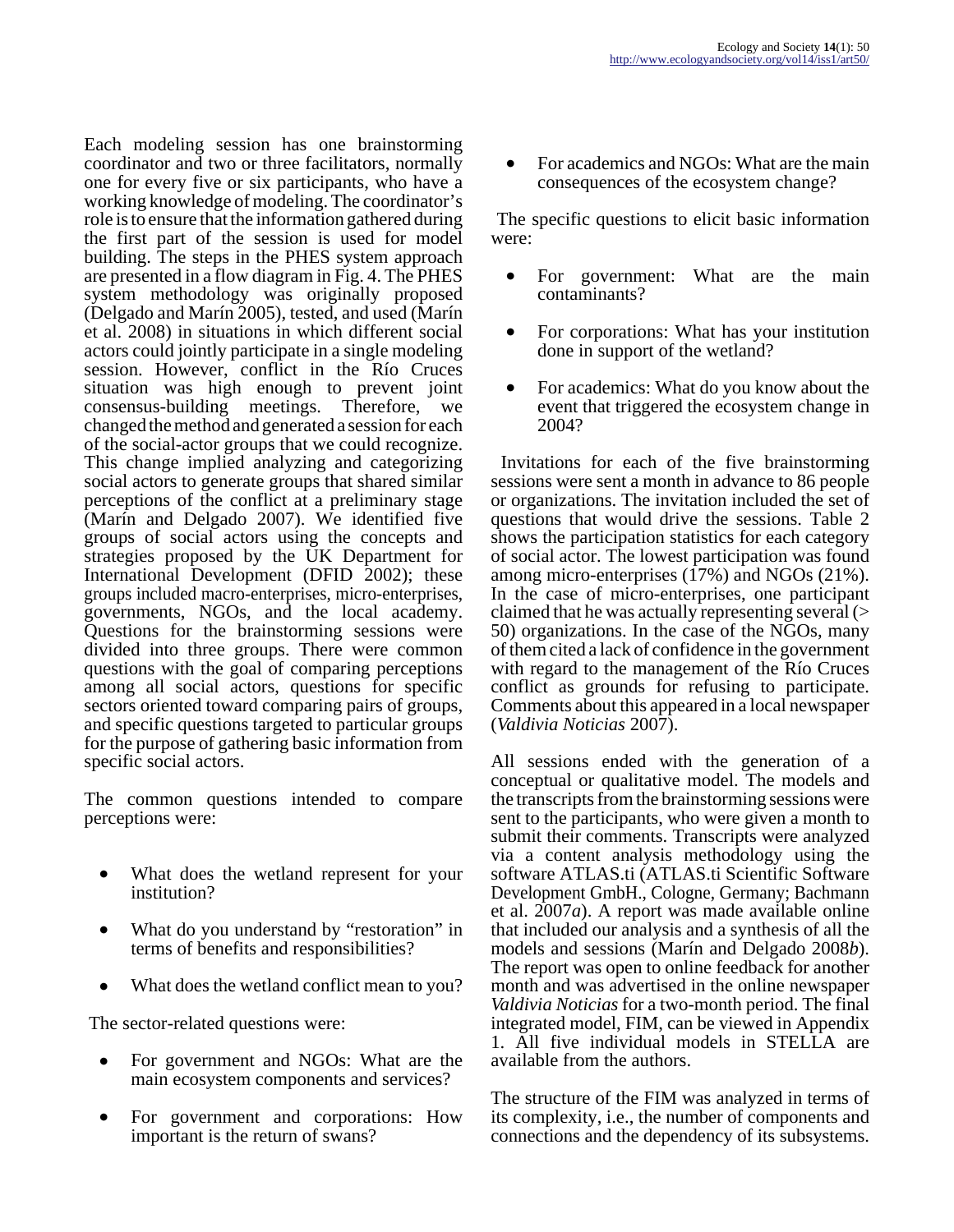**Figure 4.** Sequential steps for the generation of conceptual physical–ecological–social (PHES) system models.

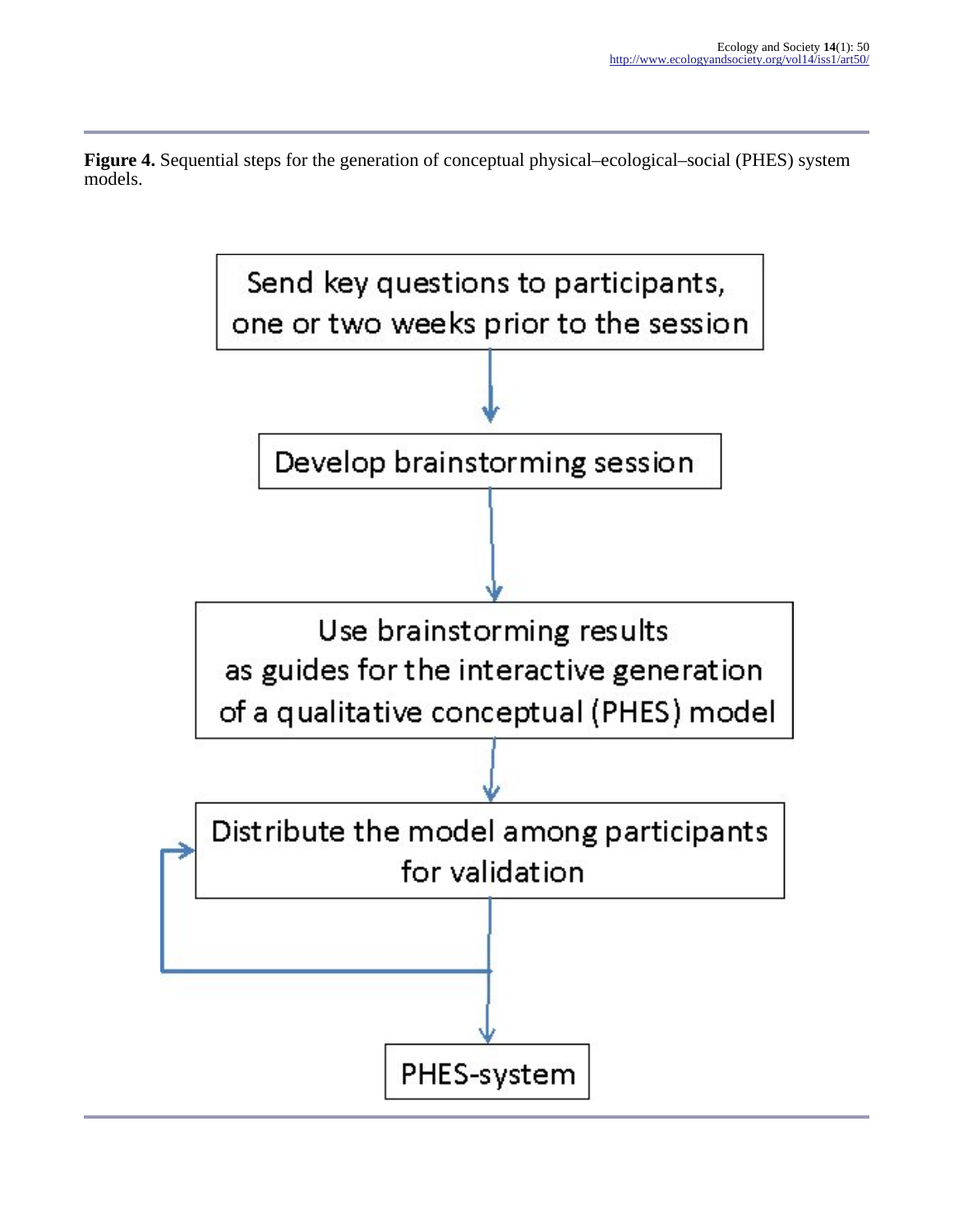| Social actors' groups | Invitations | Participants   | Participation (%) |  |
|-----------------------|-------------|----------------|-------------------|--|
| Macro-enterprises     | 25          | 12             | 48                |  |
| Micro-enterprises     | 18          | 3              | 17                |  |
| Government            | 8           | 4              | 50                |  |
| Local academics       | 8           | $\overline{4}$ | 50                |  |
| <b>NGOs</b>           | 14          | 3              | 21                |  |
| Total                 | 86          | 34             | 40                |  |

**Table 2.** Participation statistics for the Río Cruces brainstorming/modeling sessions. Numbers in all categories correspond to organizations, with the exception of " local academics," which corresponds to researchers

The latter was estimated through two ratios: (1) the ratio between foreign components belonging to a different subsystem, e.g., a wetland appearing in the economy subsystem, and those belonging to the subsystem under analysis and (2) the ratio between the number of intersubsystem and intrasubsystem connections.

# **RESULTS**

#### **Qualitatively coding societal relationships within the Río Cruces wetland**

Figure 5 shows the results of the coding and interpretation of all five brainstorming sessions. We identified 11 codes that represented the issues raised with the greatest frequency in all sessions. The most frequently cited codes corresponded to "conflict" and "restoration," followed by "swans." This reveals that the social actors agreed on the need to restore the wetland. Restoration, for some actors, would necessarily entail bringing the swans back. Indeed, the wetland in most cases was not identified as an "ecosystem" in the sense used in ecology, but as a place or habitat inhabited by swans. Furthermore, when the wetland was defined as a "system," the associated codes were "complexity," "system dynamics," and "management difficulties." It was also revealed that the social actors shared the perception that economic development of the area necessarily modifies the wetland and that the Río Cruces conflict restricts economic development.

The modeling results demonstrated a dual perception of the wetland. On the one hand, it was accepted that the area is important as a habitat for the swans. On the other, the area was perceived as important for the ecosystem services it generates, which in turn translate into employment opportunities. Somewhere between these two perceptions, there is an awareness that restoring the wetland will require consensus among the different social actors.

# **Model subsystems and components**

Figure 6 depicts the FIM subsystems and the main processes that link them into a single PHES system. The internal structure of each subsystem is shown in STELLA notation in Appendix 1. Social actors named a total of six subsystems, all of them contained within the PHES system concept. The six subsystems identified are "society," "economy," "state," "watershed," "biotic," and "abiotic." The latter two correspond to subsystems within the wetland. Our analysis showed important differences among actors in the way they perceived the ecosystem (Table 3). For example, the local academics do not see "society," "state," and "watershed" as subsystems. Macro-enterprises understand the wetland as being a component within the watershed but without internal structure, i.e., the biotic and abiotic subsystems identified by academics. It is worth noting that Delgado et al. (2008) conducted a study of a different aquatic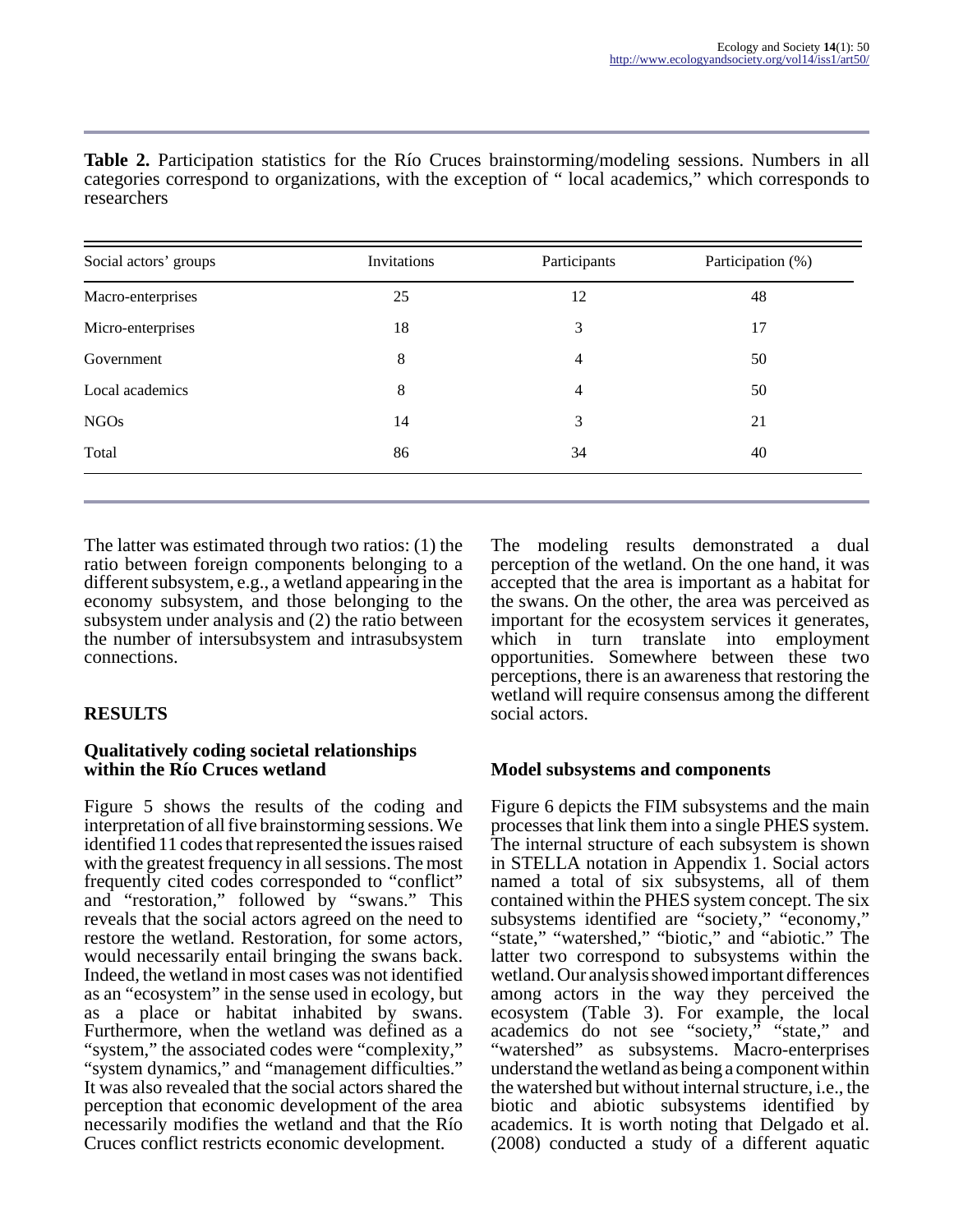**Figure 5.** Relationships among the core concepts related to the Río Cruces wetland conflict. These were generated during five brainstorming sessions. A qualitative analysis of the texts and recordings of all sessions was carried out using Atlas.ti. The numbers in parentheses correspond to the number of times the concept was referenced during the sessions.



ecosystem, the Aysén Fjord in southern Chile, that produced the same result. Their comparative analysis of two PHES systems in the fjord indicated that, although the government and academic sectors recognized the biotic and abiotic structure of the fjord, the salmon farmers saw it as a single component without structure. Finally, our study found that micro-enterprises do not identify the "state" as a subsystem of the model.

The number of components and connections in the subsystems also differed between individual models

(Table 3). For example, local academics recognized seven components within the "biotic" subsystem, but NGOs and micro-enterprises recognized only two. Furthermore, not all models have the same components, which is why three of the six subsystems within the FIM have more components than the maximum found within the individual models. These differences in perception about the ecosystem, i.e., PHES systems, are even more pronounced in the case of subsystem connections. There were 30 components within the individual models, translating into 32 components in the FIM.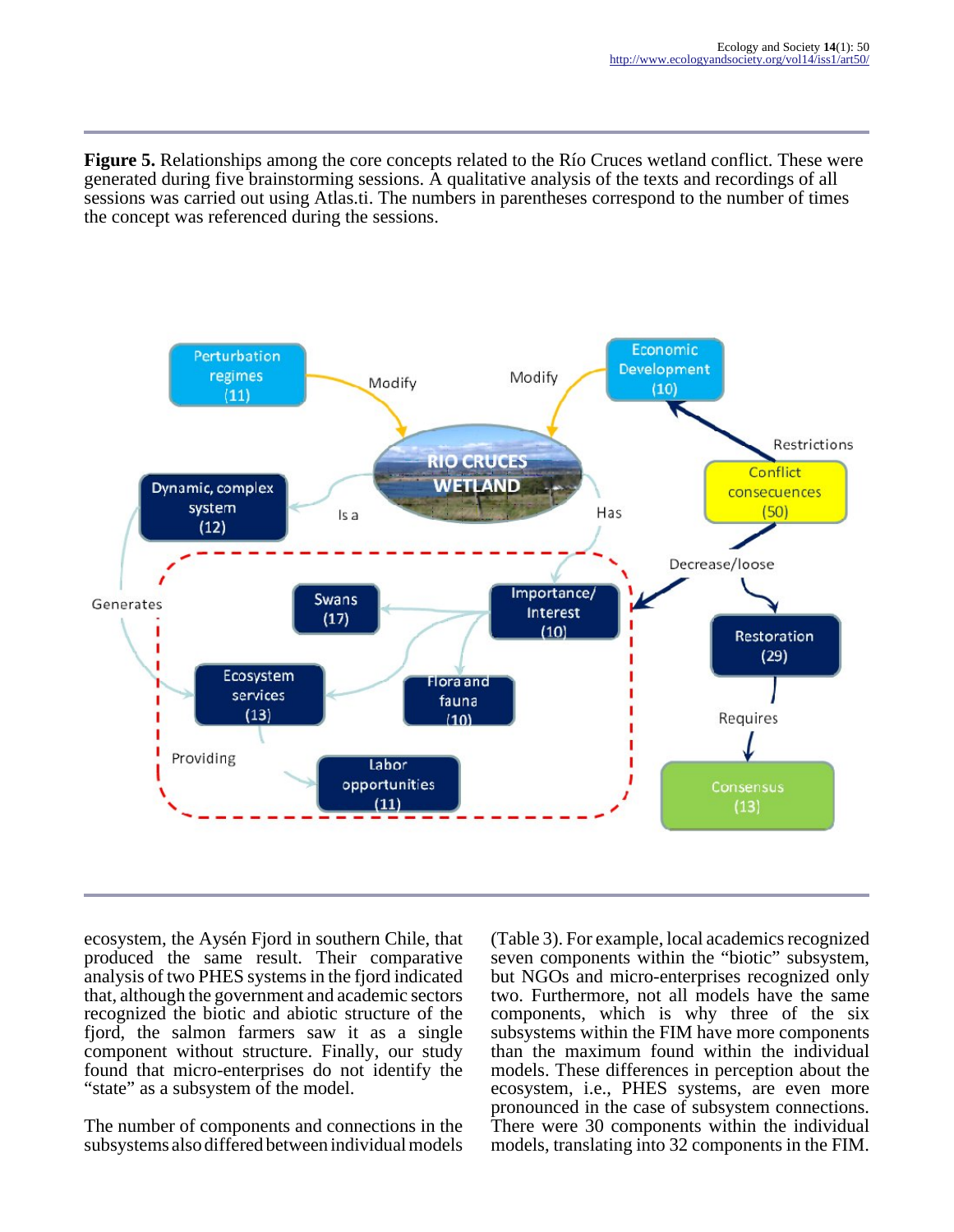**Figure 6.** Subsystem structure of the final integrated model. Each box corresponds to a subsystem that is identified by its name on top. The arrows represent the main process linking each subsystem to the others. The upper number corresponds to the components in each subsystem, and the parentheses show the number of components imported from other subsystems. The lower number corresponds to the interactions in each subsystem, and the number in parentheses shows the interactions imported from other subsystems.



However, 30 connections within the individual models translated into 94 connections in the FIM. Many new system interactions appeared in the FIM as different perceptions were integrated. The lack of perception of many interactions within individual PHES systems is an important point to keep in mind when using synthetic modeling for integrated ecosystem management.

The "society" subsystem comprised seven components and is one of the most complex in terms of its components (Fig. 7). Five out of eight of the flows within this subsystem corresponded to information. Local scientists are perceived as important generators of information flows.

The "economy" subsystem is among the simplest in terms of both components and connections (Fig. 7).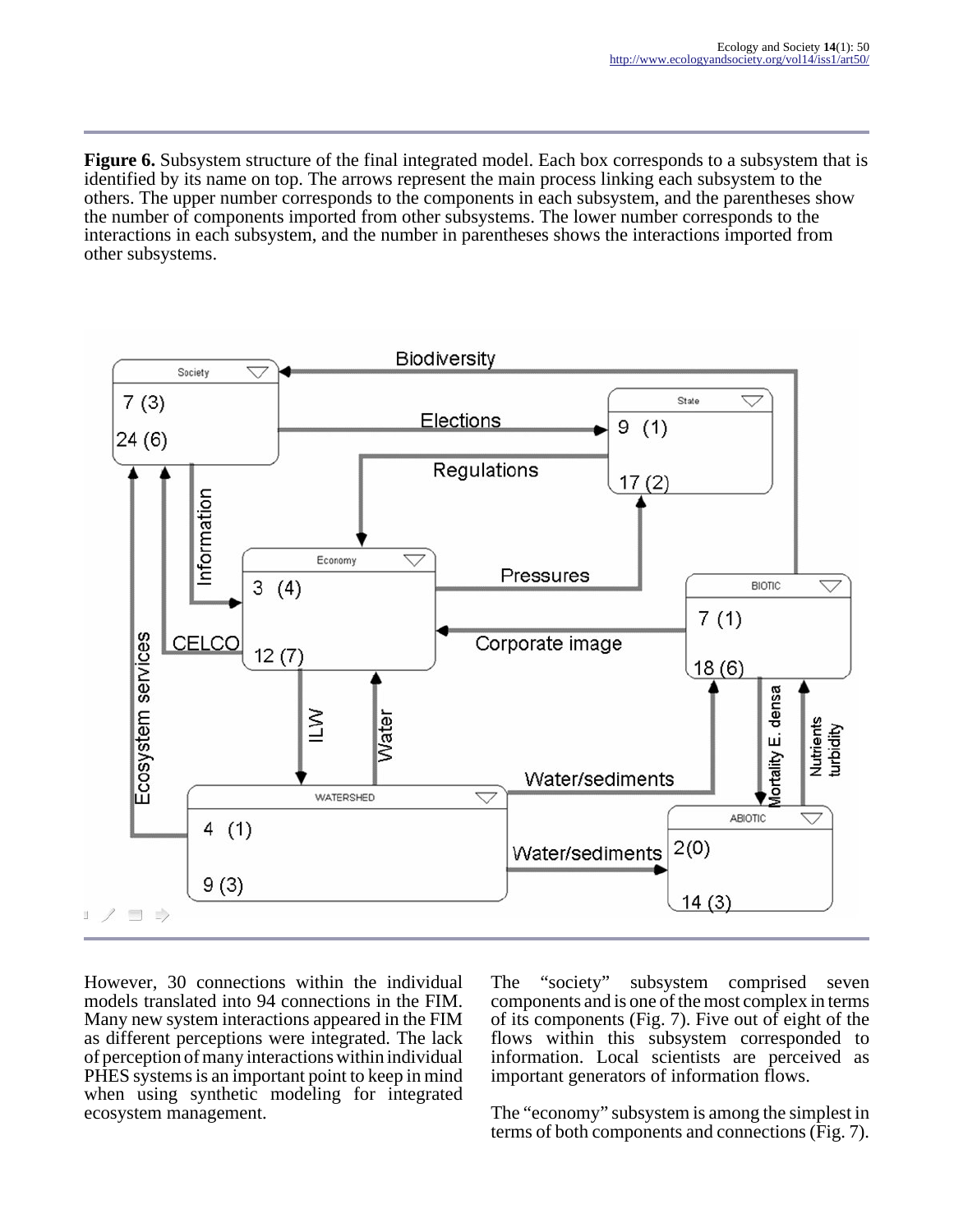**Table 3.** Structure of social actors' models and the final integrated model (FIM) showing (A) the number of subsystem components and (B) the number of subsystem connections. "Average" refers to the average number of components and connections for individual actors' models. "MAX" refers to the maximum number of components and connections that any individual group recognized. "FIM" corresponds to the number of components and connections found in the final integrated model (see Fig. 6).

|                   | A. Number of subsystem components |              |                             |               |                |                          |
|-------------------|-----------------------------------|--------------|-----------------------------|---------------|----------------|--------------------------|
| Institution       | Society                           | <b>State</b> | Economy                     | <b>Biotic</b> | Abiotic        | Watershed                |
| Local academics   | $\cdots$                          | $\cdots$     |                             |               | 3              | $\cdots$                 |
| Macro-enterprises | 4                                 | 3            | 2                           | $\cdots$      | $\cdots$       | 3                        |
| Micro-enterprises | 4                                 | $\cdots$     | 6                           | 2             | $\cdots$       |                          |
| <b>NGOs</b>       | 4                                 | 3            | 4                           | 2             |                | 2                        |
| Government        | 5                                 | 6            | $\mathcal{D}_{\mathcal{A}}$ | 6             | 3              | 2                        |
| Average           | 4                                 | 4            | 3                           | 4             | $\mathfrak{D}$ | $\overline{\mathcal{L}}$ |
| <b>MAX</b>        | 5                                 | 6            | 6                           |               | 3              | 3                        |
| FIM               | 7                                 | 9            | 3                           |               | 2              | 4                        |
|                   |                                   |              |                             |               |                |                          |

|                   | B. Number of subsystem connections |              |         |               |                  |                  |
|-------------------|------------------------------------|--------------|---------|---------------|------------------|------------------|
| Institution       | Society                            | <b>State</b> | Economy | <b>Biotic</b> | Abiotic          | Watershed        |
| Local academy     | 5                                  | $\cdots$     | 4       | 16            | 11               | $\cdots$         |
| Macro-enterprises | 5                                  | 5            | 7       | $\cdots$      | $\ddots$         | 3                |
| Micro-enterprises | $\cdots$                           | $\cdots$     | 5       | 2             | $\cdots$         | $\boldsymbol{0}$ |
| <b>NGOs</b>       | $\overline{4}$                     | 3            | 6       |               | $\boldsymbol{0}$ | $\mathbf{0}$     |
| <b>State</b>      | 10                                 | 8            |         | 4             | $\overline{2}$   | $\overline{4}$   |
| Average           | 5                                  | 3            | 5       | 5             | 3                | 1                |
| <b>MAX</b>        | 5                                  | 8            | 7       | 16            | 11               | 4                |
| <b>FIM</b>        | 24                                 | 17           | 12      | 18            | 14               | 9                |
|                   |                                    |              |         |               |                  |                  |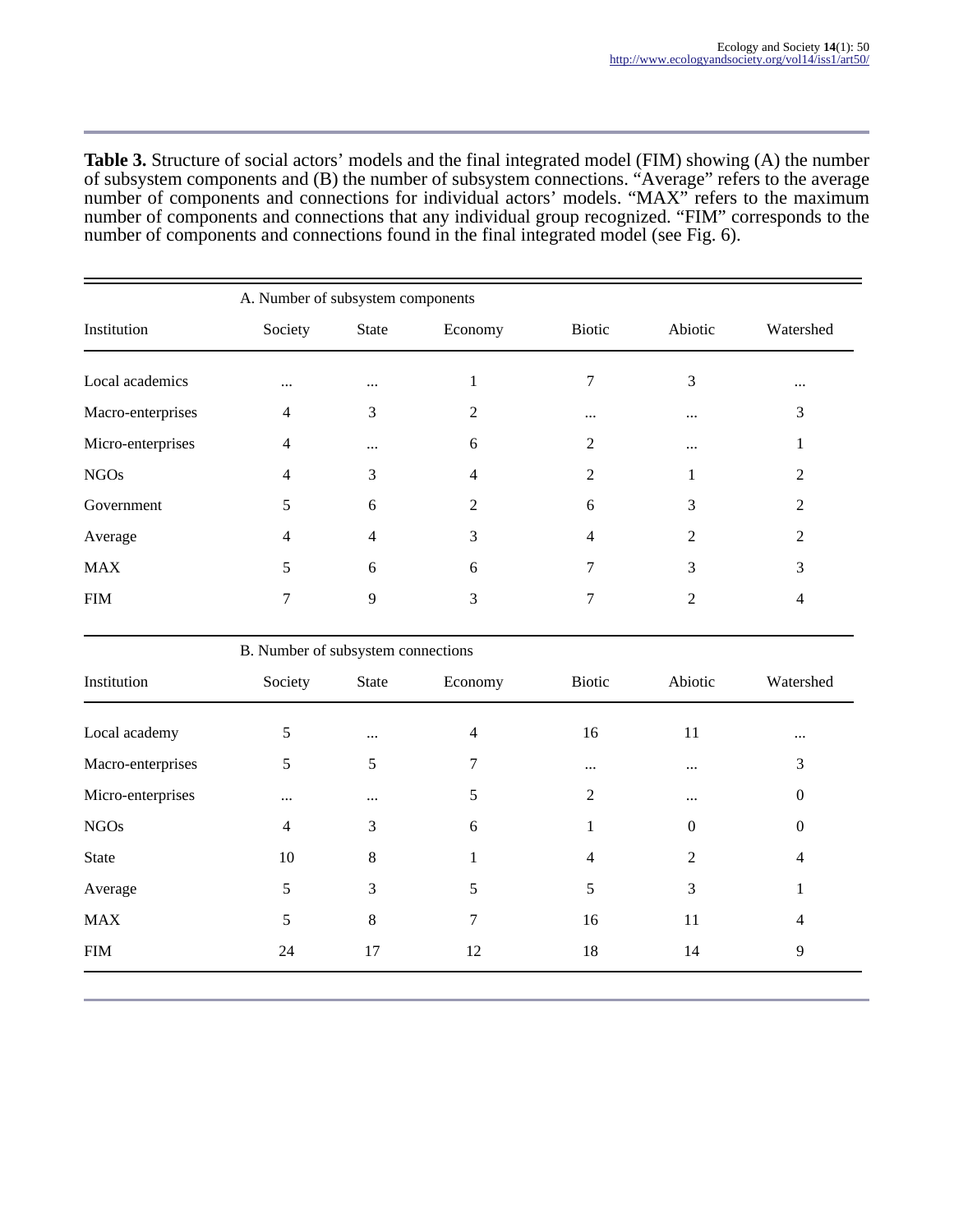

**Figure 7.** Complexity of the final integrated model.

It also shows the highest dependency (Fig. 8). The pulp-mill company appears clearly as a component that is different from other industries within the system.

The "state" subsystem is also one of the most complex (Fig. 7), and, at the same time, it is the least dependent subsystem (Fig. 6). In fact, "society" interacts with it only in the form of voters during elections, and "economy" interacts with it only in terms of putting pressure on decision makers. Otherwise, this subsystem is clearly perceived to be independent. The absence of information fluxes between "society" and "state" in relation to environmental issues has also been documented in other Chilean areas (Bachmann et al. 2007*a,b*).

The "biotic" subsystem was primarily generated by academic and state actors (Table 3). It is one of the three most complex subsystems in the FIM (Fig. 7). Its structure follows a classical populationcommunity vision in which most trophic levels are identified. Black-necked swans and *E. densa*, the two main ecological elements provoking the societal conflict, are identified as separate components, although other species are considered in "black boxes," e.g., bird fauna, macrophytes. The "abiotic" subsystem was the simplest and least dependent of the identified subsystems. The mortality of *E. densa* appears as an important connector from the "biotic" subsystem, influencing the resuspension of sediments.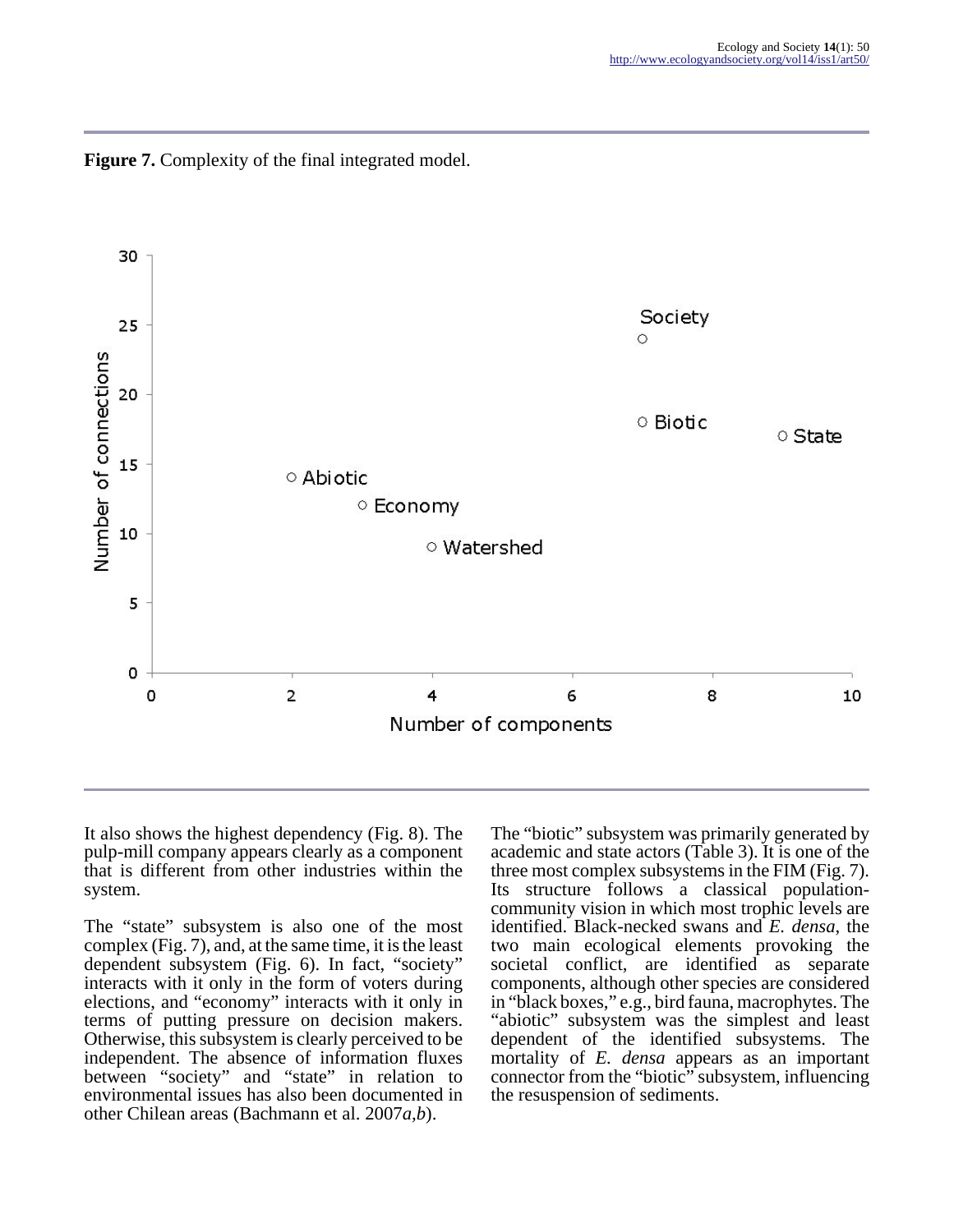**Figure 8.** Subsystem dependency in the final integrated model. "Com-dependency" corresponds to the dependency of components, whereas "con-dependency" corresponds to the dependency of interactions.



The "watershed" is an interesting subsystem because one of its components is the wetland (Appendix 1). If analyzed in strictly ecological terms, the wetland is already present in the model through the "biotic" and "abiotic" subsystems. However, as noted earlier, some actors, such as macro-enterprises, did not view the wetland as having an internal structure. It was perceived only as a sink for industrial effluents.

The main processes connecting the subsystems within the FIM also demonstrate the different perceptions that social actors have in relation to the

Río Cruces wetland (Fig. 6). For example, the connection between the "biotic" and "society" subsystems is related to biodiversity. The connection between the "biotic" and "economy" subsystems is related to corporate image. This means that, although some social actors accept the intrinsic value for black-necked swans, the decrease in population represents to a greater degree a corporate image problem for the industry.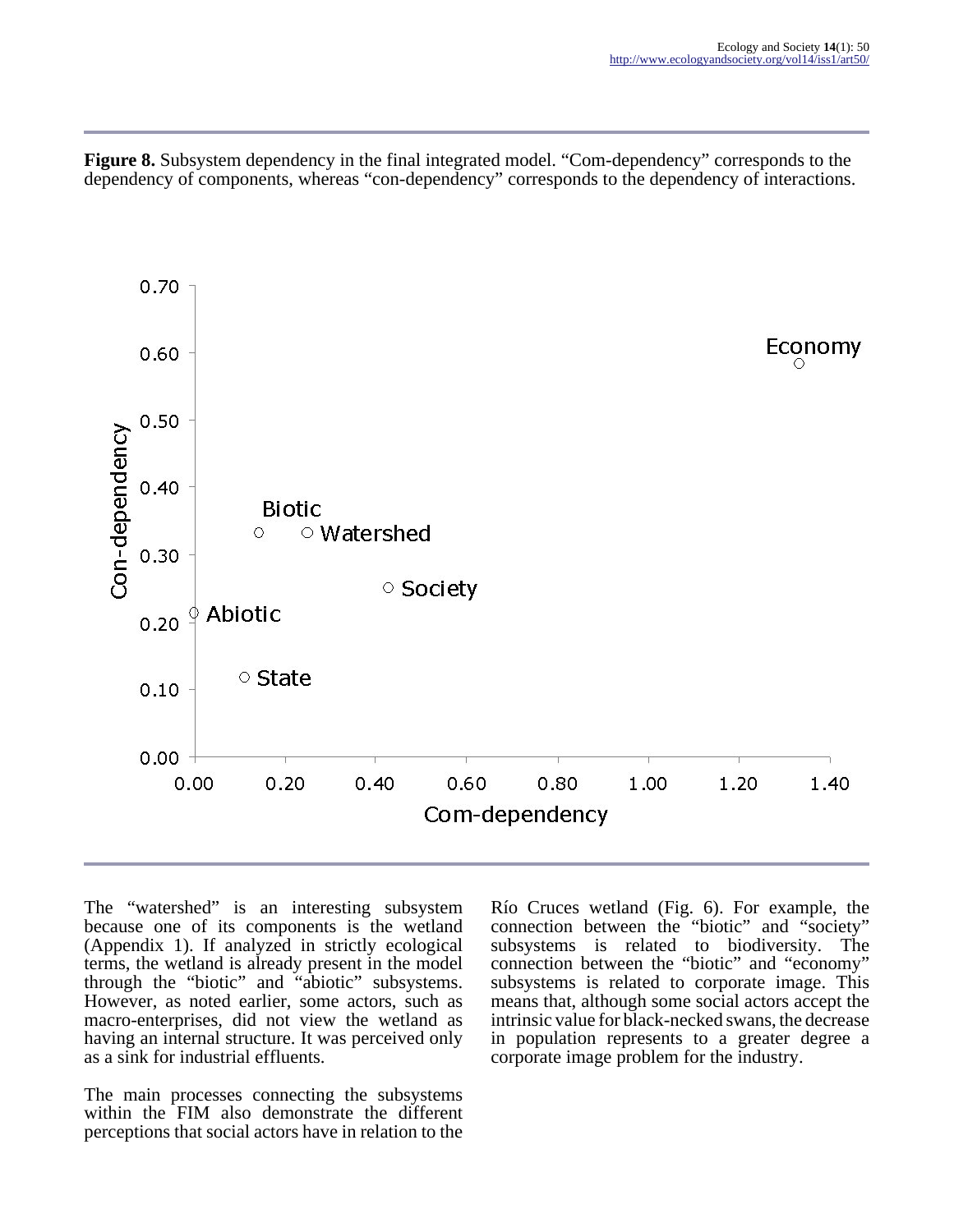# **DISCUSSION**

Nature, transfigured by human intervention, must be included as a component of our social system and a subsystem of our global culture; Giddens (1997) terms this "second nature." Nature can no longer be seen as an externality to our societies. However, we must also incorporate the idea that interactions between society and nature are perceived and understood differently by different social actors. Indeed, scientists no longer hold the only key to nature's secrets. As we have shown using a PHES system approach, the different social actors involved in the Río Cruces wetland conflict have dramatically different views about nature. For some, the problem is that every living organism has an intrinsic value, i.e., swans are a necessary part of the entire wetland ecosystem. For others, the sudden disappearance of black-necked swans is a problem only insofar as it leads to a negative corporate image.

Another interesting outcome from our brainstorming session was the complex relationship that characterized the conflict, the drive for economic development, and the health of the wetland. Both the FIM and the analysis of the brainstorming sessions showed that social actors, particularly those involved with the commercial enterprises surrounding the wetland, clearly stated that the conflict was affecting their corporate image. From their point of view, this was leading to restrictions on economic development. Other actors, e.g., tourism operators, mentioned that changes in the wetland were affecting their source of income. All actors recognized that economic development was changing the wetland. This generates a circular problem that is typical of the development model currently existing in Latin America, which is based to a large extent on the intensive use of natural resources. The nature of this problem is that economic development is considered to be "progress," which should decrease poverty by generating employment. However, such development also degrades the environment, which negatively affects possibilities for economic development. This circular way of perceiving the relationship between the economy and the environment is related to the perception of the latter as being external to societies. This concept of the invariability of nature in turn produces "environmental nostalgia" (Fig. 9).

Is there a way to put an end to this circular thinking? Our results show that social actors in the Río Cruces wetland conflict believe that achieving consensus is one of the only ways to resolve the conflict. Such consensus should entail all the social actors agreeing on a development project and its environmental consequences. However, as we have demonstrated, the actors do not know enough about, or are not in sufficient agreement with, each other's perspectives to be able to arrive at a consensus. When confronted with each other's opinions, i.e., their partial views of the system or PHES systems, the stakes are so high that no consensus is possible. The Río Cruces wetland conflict can, therefore, be categorized as a "postnormal" problem. The stakes are high, decisions are urgent, there is a plurality of legitimate perspectives, and the facts are uncertain (Funtowicz and Ravetz 2000). Under these conditions, as we witnessed during the development of our work, there is little hope of finding a solution. The only possibility is that social actors will accept their plurality, acknowledge their partial views of a complex system, and agree either to combine their views (FIM) or to analyze the effects of all different perspectives.

Our results demonstrated that local scientists may play a fundamental role in providing information. Indeed, they are perceived to be the main providers of information. At the same time, however, they are also actors in the conflict, and our analysis has shown that they too have a partial view of the system. From this perspective, scientists behave like the wise men in the elephant parable (Marín and Delgado 2008), missing several components of this social-ecological system. One example of this is the rather simple structure of the "abiotic" subsystem within the FIM. Very few actors perceived the physical-biological interactions and the abiotic components of the system. This may indeed have been responsible for an almost complete lack of physical analysis of the wetland in relation to the 2004 events (Marín et al. 2009).

Can the PHES system approach help social actors to have more than a partial view? The answer to this question is as complex as the FIM we generated (Appendix 1). The authors of this article did not reach consensus on an answer, and, as postnormal scientists, we did not force a consensus. However, our experience did demonstrate that the PHES system approach serves as a useful communication tool among social actors (Marín et al. 2008). It is when actors' perceptions represent partial views of a rather complex system that a synthesis becomes troublesome.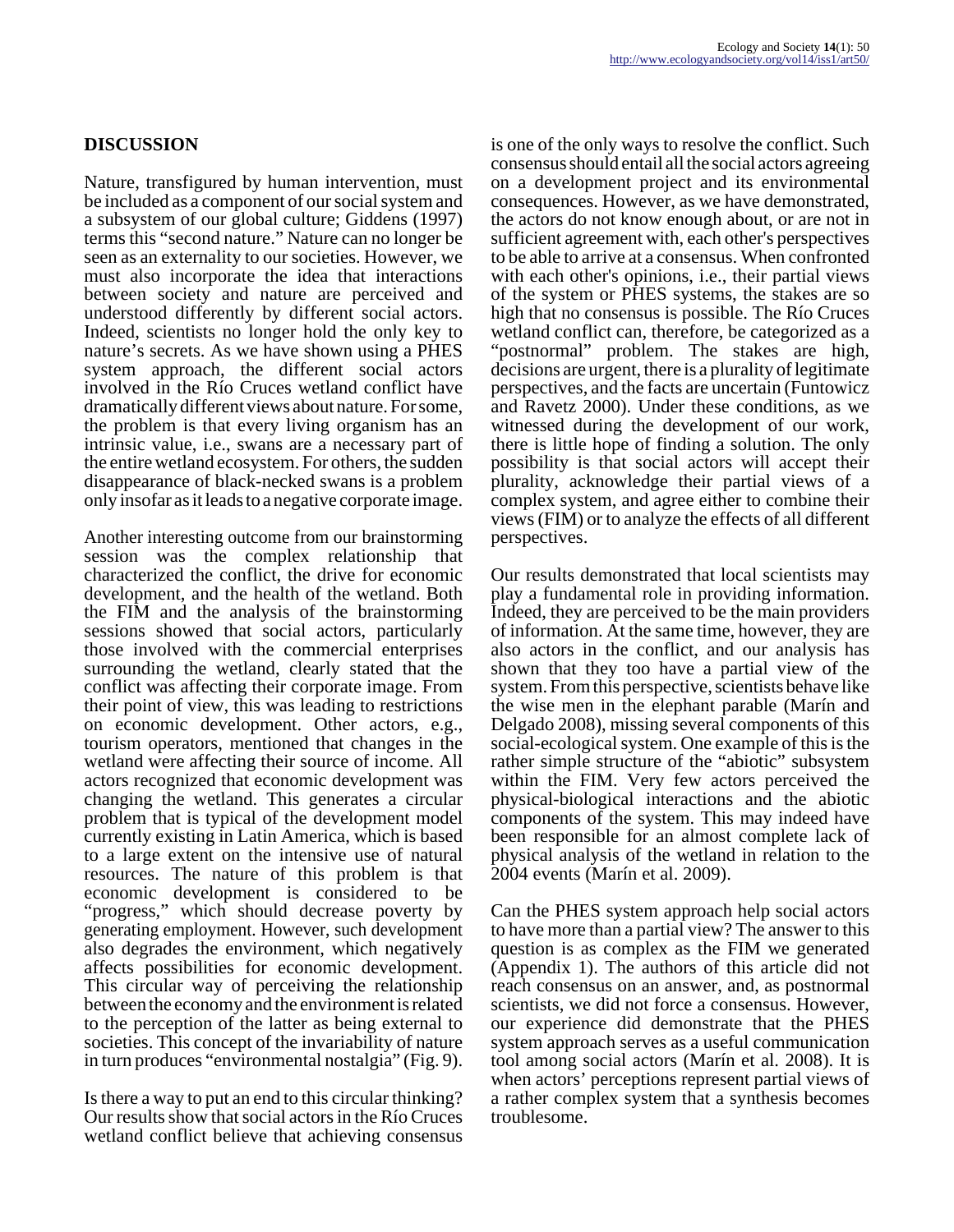**Figure 9.** The production of "environmental nostalgia" associated with economic development based on the intense exploitation of natural resources and environmental conditions.



The FIM, when analyzed in terms of its components, is almost equal to the sum of all views. However, in the case of interactions, the FIM includes a substantial number of interactions that were not generated by the social actors. This is a consequence of synthesizing those views, because many connections or flows had to be built while the different pieces were being connected and could not appear beforehand. The authors' views on this differed. For some, this may represent a problem, because no actor would acknowledge the resulting model as his or her own. For others, this is the strength of the PHES system approach, because it indeed shows that it is possible to reconstruct a system starting from the opinions, visions, and perceptions of the social actors, as divergent as these might be. All the authors agreed that the PHES system approach generates a synthetic, integrated perspective of an ecosystem that can be used by decision makers. Through the FIM analysis, decision makers could indeed identify important processes, indicate variables that should be monitored, and even propose management

measures to be implemented using an ecosystem approach (Marín and Delgado 1997).

Ultimately, it would not have been possible to arrive at the FIM using other participatory modeling approaches (see Table 1). However, van den Belt (2004) cautions about the limitations of mediated modeling by stating that this approach should not be used "when stakeholders are not prepared to be present in a room and to work together on a voluntary basis." Group model building (Vennix 1999, Stave 2002, Videira et al. 2003) and mediated modeling (van den Belt 2004, Kallis et al. 2006) have been developed with the premise that consensus among social actors is both required and agreed upon by all involved parties. If there is more than one legitimate perspective in the model, then the very foundation for consensus starts to weaken.

The role of science in our society, especially if this is accepted to be a postmodern society, can no longer be to generate unambiguous models of ecological systems for decision makers and resource managers.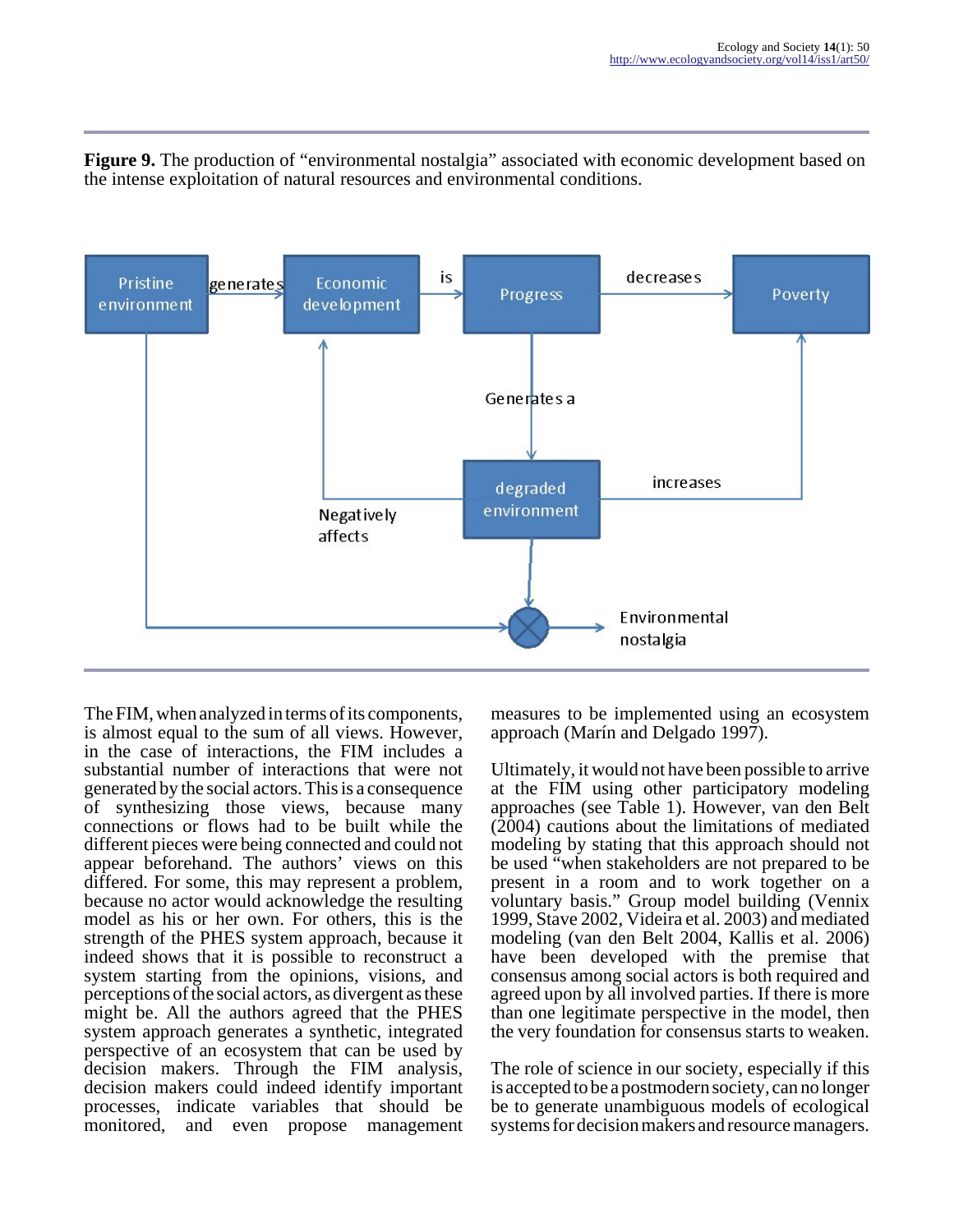Scientists must acknowledge that there are, and always will be, a range of legitimate perspectives that must be recognized and incorporated. When these perspectives end in a conflict such as in the Río Cruces, incorporating all visions becomes all the more urgent, even if it does not guarantee conflict resolution. As we have seen, a final agreement or consensus about the Río Cruces wetland is still pending, and the conflict is still very much unresolved. We are confident that the PHES system approach was useful insofar as the views of social actors have been recorded and organized in a way that is accessible to all actors.

*Responses to this article can be read online at: [http://www](http://www.ecologyandsociety.org/vol14/iss1/art50/responses/).ecologyandsociety.org/vol14/iss1/art50/ responses/*

#### **Acknowledgments:**

*We would like to thank A. Tironi, B. Oñate, J.C. Gómez-Leyton, and I. Serey for their participation and contributions in the brainstorming and participatory modeling sessions. This research was partly funded by the Corporación Nacional Forestal (CONAF, Chile) under contract N° 633-111-LP07 and by the Facultad de Ciencias, Universidad de Chile. VHM was also supported by the Alexander von Humboldt Foundation.*

### **LITERATURE CITED**

**Bachmann, P. L., L. E. Delgado, and V. H. Marín.** 2007*a.* Analysis of the citizen's participation concept used by local decision makers: the case of the Aysén watershed in southern Chile. *International Journal of Sustainable Development* **10:**251-266.

**Bachmann, P. L., L. E. Delgado, and V. H. Marín, editors.** 2007*b. Toward the integrated ecological management of coastal zones in Chile: contributions of the EcoManage project.* Salesianos Impresores, Santiago, Chile.

**Berkes, F., and C. Folke, editors.** 2000. *Linking social and ecological systems:management practices and social mechanisms for building resilience.* Cambridge University Press, Cambridge, UK.

**Boettcher, C**. 2007. Variación comparativa de biomasa estacional en dos macrófitos de la región de Valdivia, Chile. *Ciencia & Trabajo* **26**:191-199.

**Bordieu, P.** 2003. *El oficio de científico: ciencia de la ciencia y reflexividad.* Editorial Anagrama, Barcelona, Spain.

**Bryson, J. M.** 2004. What to do when stakeholders matter: stakeholder identification and analysis techniques. *Public Management Review* **6**:21-53.

**Comisión Nacional del Medio Ambiente, Dirección Regional Xª Región de los Lagos, Universidad Austral de Chile (CONAMA)**. 2005. *Estudio sobre origen de mortalidades y disminución poblacional de aves acuí225ticas en Santuario de la Naturaleza Carlos Anwandter, en la Provincia de Valdivia.* Convenio complementario específico Nº 1210–1203/ 14 December 2004. CONAMA, Santiago, Chile.

**Contreras, Y.** 2006. *Determinación de metales traza (Ni, Cr, Cd, Cu, Fe, Mn, Al) en totora* (Scirpus californicus) *y sedimento en el santuario de la naturaleza Carlos Anwandter, Río Cruces, Valdivia.* Thesis. Universidad Austral de Chile, Valdivia,

Chile. **Costanza, R., and S. Jorgensen.** 2002.

*Understanding and solving environmental problems in the 21st century: toward a new, integrated hard problem science.* Elsevier, New York, New York, USA.

**Costanza, R., and M. Ruth.** 1998. Using dynamic modeling to scope environmental problems and build consensus. *Environmental Management* **22**:183-195.

**Delgado, L. E., and V. H. Marín** 2005. FESsistema: un concepto para la incorporación de las sociedades humanas en el análisis medioambiental en Chile. *Revista Ambiente y Desarrollo* **21**:18-22.

**Delgado, L. E., V. H. Marín, A. Tironi, and P. Bachmann.** 2008. Conceptual PHES system models of the Aysén fjord: the case of salmon farming. Pages 581-584 *in* R. Neves, J. Baretta, and M. Mateus, editors. *Perspectives on integrated coastal zone management in South America.* IST Press, Lisbon, Portugal.

**Funtowicz, S. O., and J. R. Ravetz**. 2000. *La ciencia posnormal: ciencia con la gente.* Icaria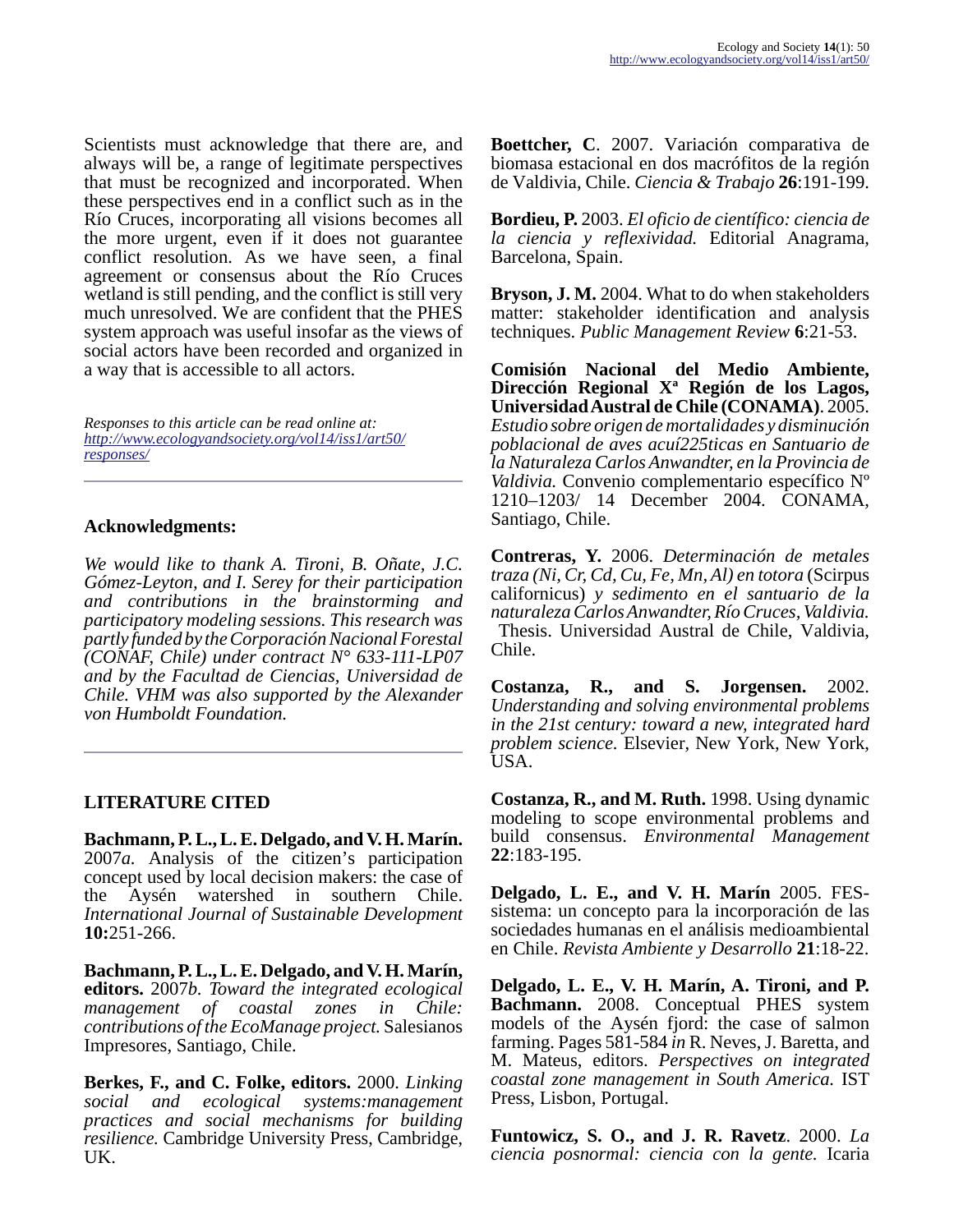Editorial, Barcelona, Spain.

**Giddens, A.** 1997. *Política, sociología y teoría social: reflexiones sobre el pensamiento social clásico y contemporáneo.* Ediciones Paidós, Barcelona, Spain.

**Government of Chile.** 1998. *Resolution accepting the construction of the pulp mill plant of Celulosa Arauco y Constitución at San José de la Mariquina, Chile.* RES. N°279/98. [online] URL: [https://www.](http://https://www.e-seia.cl/expediente/expedientes.php?modo=ficha&id_expediente=891034&idExpediente=891034) [e-seia.cl/expediente/expedientes.php?modo=](http://https://www.e-seia.cl/expediente/expedientes.php?modo=ficha&id_expediente=891034&idExpediente=891034) [ficha&id\\_expediente=891034&idExpediente=891034](http://https://www.e-seia.cl/expediente/expedientes.php?modo=ficha&id_expediente=891034&idExpediente=891034)

**Guarda, G.** 2001. *Nueva historia de Valdivia.* Editorial Univerditaria Católica de Chile, Santiago, Chile.

**Hannon, B., and M. Ruth**. 1997. *Modeling dynamic biological systems.* Springer-Verlag, New York, New York, U.S.A.

**Hare, M., R. A. Letcher, and A. J. Jakeman.** 2003. Participatory modelling in natural resource management: a comparison of four case studies. *Integrated Assessment* **4**(2):62-72.

**Jaramillo, E.** 2005. Final report: "Study about the origin of mortalities and population reduction of waterbirds in the Nature Sanctuary Carlos Anwandter, at the Valdivia Province." Complementary Agreement Number 1210-1203/2004-12-14. National Environmental Agency (CONAMA) - Austral University of Chile. Available online at: [http://www](http://www.sinia.cl/1292/articles-31665_segundoinformeCisnes.pdf). .sinia.cl/1292/articles-31665\_segundoinformeCisnes. [pdf.](http://www.sinia.cl/1292/articles-31665_segundoinformeCisnes.pdf)

**Jones, S.** 2002. Social constructionism and the environment: through the quagmire. *Global Environmental Change* **12**:247-251.

**Kallis, G., N. Videira, P. Antunes, A. G. Pereira, C. L. Spash, H. Coccossis, S. C. Quintana, L. del Moral, D. Hatzilacou, G. Logo, A. Mexa, P. Paneque, B. P. Mateos, and R. Santos.** 2006. Participatory methods for water resources planning. *Environment and Planning C: Government and Policy* **24**:215-234.

**Kangas. J., and R. Store.** 2003. Internet and teledemocracy in participatory planning of natural resources management. *Landscape and Urban Planning* **62**:89-101.

**Kolkman, M. J., M. Kok, and A. van der Veen.** 2005. Mental model mapping as a new tool to analyse the use of information in decisionmaking in integrated water management. *Physics and Chemistry of the Earth* **30**:317-332.

**Kuhn, T.** 1962. *The structure of scientific revolutions.* First edition. University of Chicago, Chicago, Illinois, USA.

**Laboratorio de Modelación Ecológica (LME).** 2008. Estudio de opinión y percepción sobre el problema del humedal de Río Cruces. Proyecto "Elaboración de un modelo conceptual del ecosistemas del humedal de Río Cruces." Facultad de Ciencias, Programa PULSO, Facultad de Ciencias Sociales, Universidad de Chile, Santiago, Chile. Available online at: [http://ecosistemas.uchile.](http://ecosistemas.uchile.cl/cruces/documentos/modelo/files/Encuesta1.pdf) [cl/cruces/documentos/modelo/files/Encuesta1.pdf](http://ecosistemas.uchile.cl/cruces/documentos/modelo/files/Encuesta1.pdf) .

**Lopetegui, E. J., R. S. Vollmann, H. C. Cifuentes, C. D. Valenzuela, N. L. Suarez, E. P. Herbach, J. U. Huepe, G. V. Jaramillo, B. P. Leischner, and R. S. Riveros.** 2007. Emigration and mortality of black-necked swans (*Cygnus melancoryphus*) and disappearance of the macrophyte *Egeria densa* in a Ramsar wetland site of Southern Chile. *Ambio* **37**:607-609.

**Marín, V. H., and L. E. Delgado.** 2008*a.* A PHES system approach to coastal zone management. Pages 61-70 *in* R. Neves, J. Baretta, and M. Mateus, editors. *Perspectives on integrated coastal zone management in South America.* IST Press, Lisbon, Portugal.

**Marín, V. H., and L. E. Delgado, editors.** 2007. *Elaboración de un modelo conceptual del ecosistema del humedal de Río Cruces.* Primer informe de avance. Facultad de Ciencias, Universidad de Chile, Santiago, Chile. Available online at: [http://ecosistemas.uchile.cl/cruces/documentos/](http://ecosistemas.uchile.cl/cruces/documentos/modelo/files/Informe1.pdf) [modelo/files/Informe1.pdf.](http://ecosistemas.uchile.cl/cruces/documentos/modelo/files/Informe1.pdf)

**Marín, V. H., and L. E. Delgado, editors.** 2008*b. Elaboración de un modelo conceptual del ecosistema del humedal de Río Cruces.* Segundo informe de avance. Facultad de Ciencias, Universidad de Chile, Santiago, Chile. Available online at: [http://ecosistemas.uchile.cl/cruces/documentos/](http://ecosistemas.uchile.cl/cruces/documentos/modelo/files/Informe2.pdf) [modelo/files/Informe2.pdf.](http://ecosistemas.uchile.cl/cruces/documentos/modelo/files/Informe2.pdf)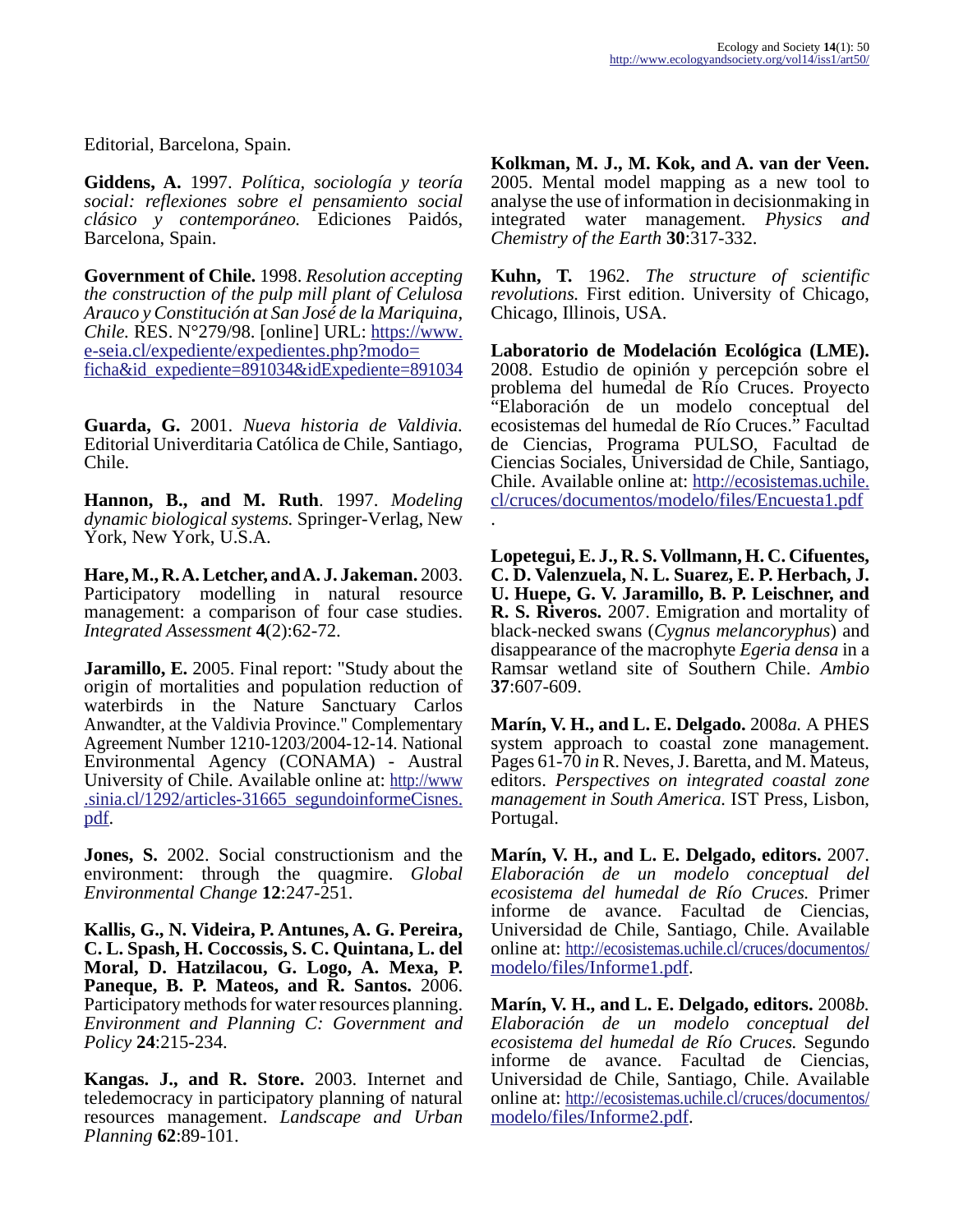**Marín, V. H., L. E. Delgado, and P. Bachmann.** 2008. Conceptual PHES system models of the Ays**é**n watershed and fjord (Southern Chile): testing a brainstorming strategy. *Journal of Environmental Management* **88**:1109-1118.

**Marín, A. Tironi, L. E. Delgado, M. Contreras, F. Novoa, M. Torres-Gómez, R. Garreaud, I. Vila, and I. Serey.** 2009. On the sudden disappearance of *Egeria densa* from a Ramsar wetland site of Southern Chile: a climatic event trigger model. *Ecological Modelling* **220**:1752-1763.

**Marín, V., and L. Delgado.** 1997. Manejo ecosistémico de los recursos naturales. *Ambiente y Desarrollo* **13**:70-76.

**Meadows, D. H., J. Randers, and D. L. Meadows.** 2004. *Limits to growth: the 30-year update.* Chelsea Green, White River Junction, Vermont, USA.

**Muñoz-Pedreros, A.** 2003. *Guía de los humedales del Río Cruces.* CEA Ediciones, Valdivia, Chile.

**Otero, L.** 2006. *La huella del fuego: historia de los bosques nativos; poblamiento y cambios en el paisaje del sur de Chile.* Pehuén Editores, Santiago, Chile.

**Palma, A., M. Silva, C. Muñoz, C. Cartes, and F. Jaksic.** 2008. Effect of prolonged exposition to pulp mill effluents on the invasive aquatic plant *Egeria densa* and other primary producers: a mesocosm approach. *Environmental Toxicology and Chemistry* **27**:387-396.

**Ramírez, C. E. Carrasco, S. Mariani and N. Palacios.** 2006. La desaparición del Luchecillo (*Egeria densa*) del Santuario del Río Cruces (Valdivia, Chile): una hipótesis plausible. *Ciencia & Trabajo* **20**:79-86.

**Schlatter, R. P.** 1998. *Ficha informativa de los humedales de Ramsar. Santuario de la naturaleza e investigación científica Carlos Andwanter del Río Cruces de Valdivia.* Available online at: [http://www](http://www.wetlands.org/reports/ris/6CL001.html) [.wetlands.org/reports/ris/6CL001.html](http://www.wetlands.org/reports/ris/6CL001.html).

**Stave, K.** 2002. Using dynamics to improve public participation in environmental decisions. *System Dynamics Review* **18**(2): 139-167.

**UK Department for International Development (DFID).** 2002. *Tools for development: a handbook*

*for those engaged in development activity.* DFID, London, UK. Available online at: [http://www.dfid.](http://www.dfid.gov.uk/) [gov.uk/](http://www.dfid.gov.uk/)

**Vennix, J. A. M.** 1999. Group model-building: tackling messy problems. *System Dynamics Review* **15**:379-401.

*Valdivia Noticias.* 2007. Escasa participación en taller para recuperar el santuario refleja falta de credibilidad de la ciudadania en el gobierno. Available online at: [http://www.valdivianoticias.cl/](http://www.valdivianoticias.cl/info.asp?Ob=1&Id=14038) [info.asp?Ob=1&Id=14038](http://www.valdivianoticias.cl/info.asp?Ob=1&Id=14038). **van del Belt, M.** 2004. *Mediated modeling; a system dynamics approach to environmental consensus building.* Island Press, Washington, D.C., USA.

**Videira, N., P. Antunes, R. Santos, and S. Gamito.** 2003. Participatory modelling in environmental decision making: the Ria Formosa Natural Park case study. *Journal of Environmental Assessment Policy and Management* **5**:421-447.

**von Glasersfeld, E.** 1984. An introduction to radical constructivism. Pages 16-38 *in* P. Watzlawick, editor. *The invented reality.* Norton, New York, New York, USA. Available online at: [http://www.univie.ac.at/constructivism/EvG/papers/070.1.](http://www.univie.ac.at/constructivism/EvG/papers/070.1.pdf) [pdf.](http://www.univie.ac.at/constructivism/EvG/papers/070.1.pdf)

**Waltner-Toews, D. J., J. Kay, C. Neudoerffer, and T. H. Gitau.** 2003. Perspective changes everything: managing ecosystems from the inside out. *Frontiers in Ecology and the Environment.* **1**:23-30.